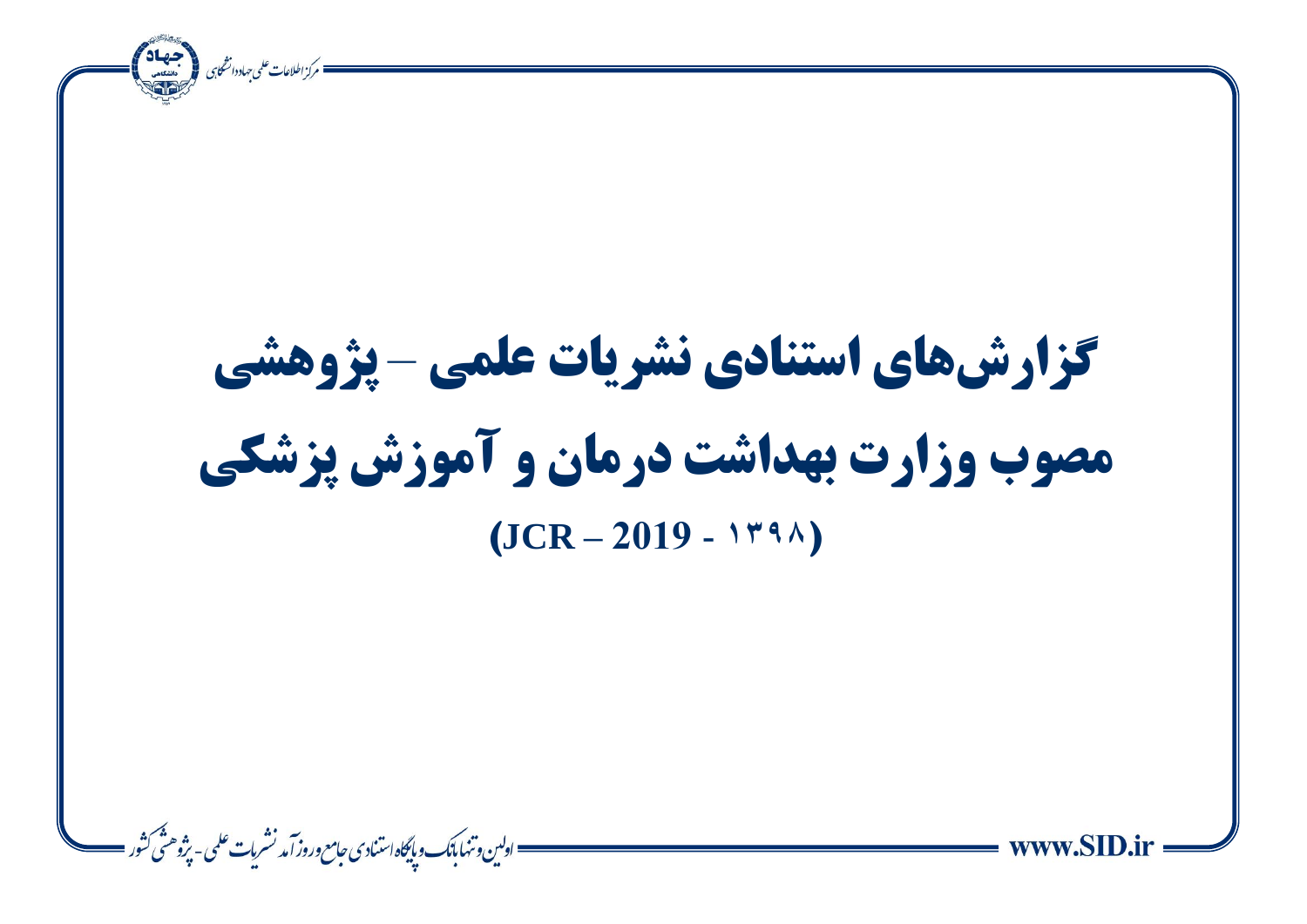## **ویژگی های گزارش استنادی نشریات در پایگاه SID**

ه<br>• مرکز اطلاعات علمی جهاددانشگاہی مسلم متعد المقصد

<sup>1</sup>- ارائه گزارش استنادی صحیح نیازمند در اختیار داشتن تمامی اطلاعات (آرشیو شمارهها و تمامی عنوان نشریات) است. لذا همواره در حفظ جامعیت و روزآمدی اطلاعـات موجود در بانک اطالعاتی نشریات این پایگاه تالش شده است.

-2 از آنجا که میزان و نوع منابع مورد استفاده در علوم مختلف متفاوت است، در این پایگاه ضمن محاسبه استنادات بین گروههای تخصصای مختلاف، هریاک از نشاریات باا نشریات همگروه خود مقایسه میشوند.

-3 کلیه اعداد اشاره شده در گزارش به صورت مستند )با قابلیت رهگیری مقاالت استناد کننده و مورد استناد واقاع شاده( باه صاورت Online در بخا JCR تارگااه مرکاز

اطلاعات علمی به نشانی www.SID.ir قابل دسترس است. ضمناً امکان دسترسی به اطلاعات سایر سالها (۷۹ تا ۹۶) نیز در این تارگاه امکانپذیر است.

ì

-4 براساس شاخصهای متداول علمسنجی از آنجا که تعدادی از مقاالت منتشر شده در نشریات غیرپژوهشی حاصل از ترجمه، گزارش و اخبار تخصصی است؛ لاذا اساتنادات اخذ شده قابل محاسبه برای آن مقالات نبوده و به این دلیل این نشریات تا زمان اخذ رتبه پژوهشی در گزارش JCR وارد نمی شوند.

-3 در این گزارش براساس استانداردهای بینالمللی عنوان نشریاتی که در هر شماره کمتر از ۷ مقاله کتار از ۲۰ عنوان مقاله منتشر نمـوده انـد، از فهرسـت نشریات حذف شده است.

-6 نشریاتی که در هر یک از سالهای موردنظر )98-97-96( راقد سابقه انتشار است و یا دوره انتشار آنسا کامل نشده باش د نیز از گزارش حذف شدهاند.

= ادلىن وتنهابانك وبايكاه استنادى حامع وروز آمد نشريات علمى - پژوهشّى كشور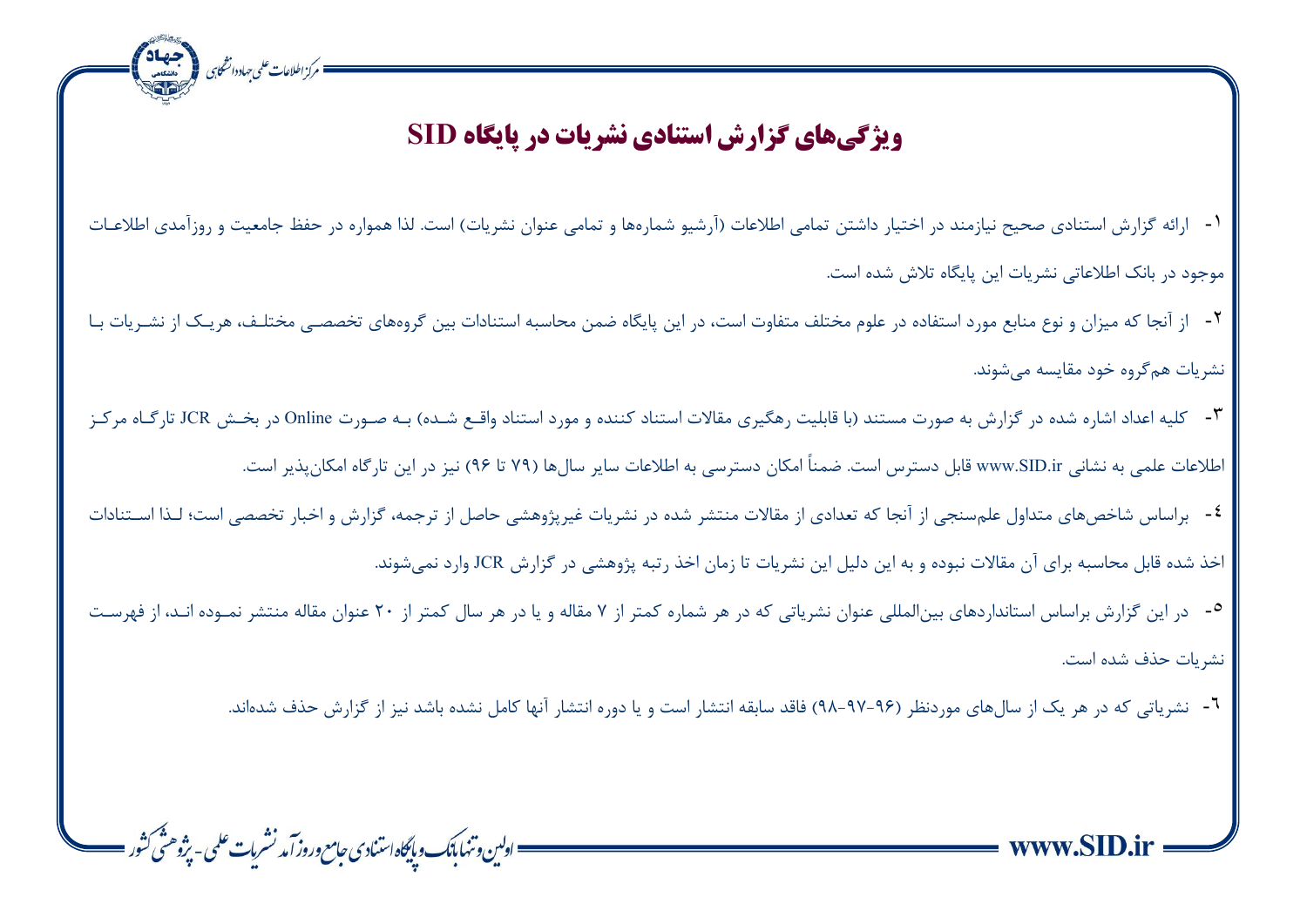ه مركز اطلاعات على جهاددانشخابى المجتمعة التي تحقيقات

= اولىن وتنهابانك وپايگاه استنادى حامع وروز آمد نشريات علمى - پژوهشّى كثور ==

## **نشریات علمی - پژوهشی پزشکی**

ì

 $\equiv$  www.SID.ir =

**مرتب شده شاخص تأثیر - سال <sup>1398</sup> - 2019**

| ميانكين شاخص تأثير | <b>Impact Factor</b><br>شاخص تأثير | <b>E-ISSN</b> | <b>P-ISSN</b> | نام نشریه                                                             | رديف          |
|--------------------|------------------------------------|---------------|---------------|-----------------------------------------------------------------------|---------------|
| 0.103<             | 1.521                              | 1735-403X     | 1735-403X     | pharmaceutical sciences                                               |               |
| 0.103<             | 0.650                              | 2008-2215     | 1735-4587     | <b>Iranian Journal of Psychiatry</b>                                  | ۲             |
| 0.103<             | 0.537                              | 1735-9414     | 1735-5362     | <b>Research in Pharmaceutical Sciences</b>                            | ٣             |
| 0.103<             | 0.510                              | 2322-5939     |               | <b>International Journal of Health Policy and Management</b>          | $\mathbf{r}$  |
| 0.103<             | 0.510                              | 2251-6581     |               | <b>Journal of Diabetes and Metabolic Disorders</b>                    | ۵             |
| 0.103<             | 0.478                              | 2476-5244     | 2476-5236     | <b>Physiology and Pharmacology</b>                                    | ۶             |
| 0.103<             | 0.453                              | 2228-6721     | 2008-9783     | <b>Journal of Lasers in Medical Sciences</b>                          | $\mathbf{v}$  |
| 0.103<             | 0.452                              | 2008-4234     | 2008-2258     | <b>Gastroenterology and Hepatology From Bed to Bench</b>              | $\lambda$     |
| 0.103<             | 0.433                              | 2052-336x     |               | <b>Journal of Environmental Health Science and Engineering</b>        | $\mathbf{q}$  |
| 0.103<             | 0.420                              | 2008-2231     |               | <b>DARU Journal of Pharmaceutical Sciences</b>                        | $\mathcal{N}$ |
| 0.103<             | 0.408                              | 2322-4835     | 2322-2476     | <b>International Journal of Community Based Nursing and Midwifery</b> | $\mathcal{V}$ |
| 0.103<             | 0.403                              | 2228-7809     | 2228-7795     | <b>Journal of Research in Health Sciences</b>                         | $\mathcal{N}$ |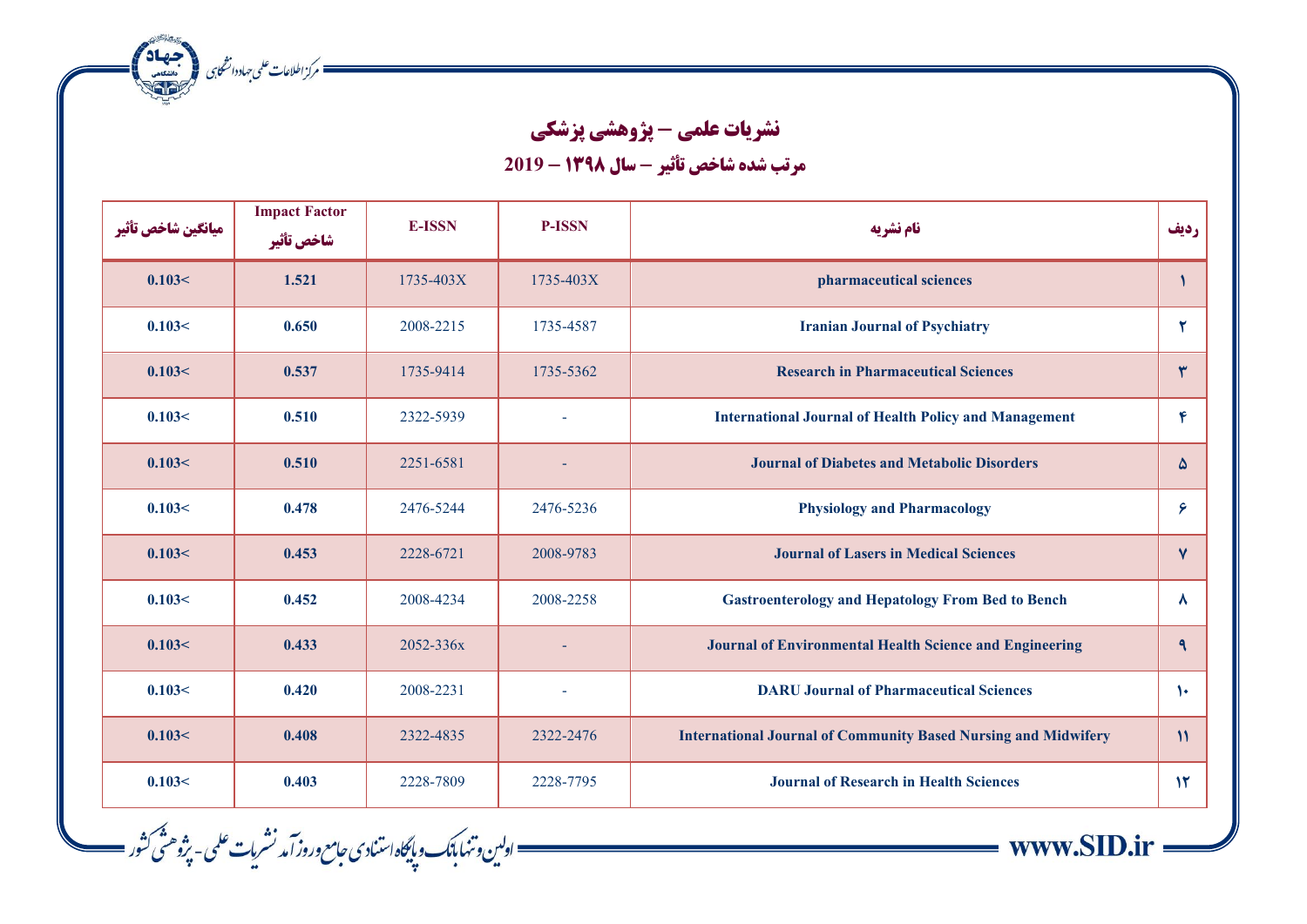| حهاد   | == مرکز اطلاعات علمی جهاددانشگاہی |           |           |                                                                         |                        |
|--------|-----------------------------------|-----------|-----------|-------------------------------------------------------------------------|------------------------|
|        |                                   |           |           |                                                                         |                        |
| 0.103< | 0.386                             | 2345-3672 |           | <b>Iranian Journal of Medical Physics</b>                               | $\mathcal{W}$          |
| 0.103< | 0.379                             | 2228-5652 | 2228-5660 | <b>BioImpacts</b>                                                       | $\mathcal{W}$          |
| 0.103< | 0.377                             | 2322-3480 | $\sim$    | <b>Reports of Biochemistry and Molecular Biology</b>                    | $1\Delta$              |
| 0.103< | 0.356                             | 2476-5120 | 2538-2462 | <b>Journal of Cellular and Molecular Anesthesia</b>                     | $\mathcal{V}$          |
| 0.103< | 0.338                             | 2228-5059 | 2008-8868 | <b>International Journal of Nano Dimension</b>                          | $\mathsf{IV}$          |
| 0.103< | 0.335                             | 2008-2746 | 1735-7497 | <b>Iranian Endodontic Journal</b>                                       | $\lambda$              |
| 0.103< | 0.319                             | 2330-4456 | $\omega$  | <b>International Journal of Womens Health and Reproduction Sciences</b> | 19                     |
| 0.103< | 0.319                             | 1735-546X | 1735-1308 | <b>Urology Journal</b>                                                  | $Y+$                   |
| 0.103< | 0.309                             | 1726-6882 | 1735-0328 | <b>Iranian Journal of Pharmaceutical Research</b>                       | $\mathsf{Y}$           |
| 0.103< | 0.304                             | 2228-7531 | 2228-7523 | <b>Anesthesiology and Pain Medicine</b>                                 | $\mathbf{r}$           |
| 0.103< | 0.294                             | 1735-3947 | 1029-2977 | <b>Archives of Iranian Medicine</b>                                     | $\mathsf{Y}\mathsf{Y}$ |
| 0.103< | 0.288                             | 2008-0778 | 2008-076X | <b>International Journal of Fertility and Sterility</b>                 | $\mathbf{Y}\mathbf{F}$ |
| 0.103< | 0.284                             | 1735-3610 | 1735-3602 | <b>Iranian Rehabilitation Journal</b>                                   | 70                     |
| 0.103< | 0.275                             | 2251-7308 | 2228-5881 | <b>Advanced Pharmaceutical Bulletin</b>                                 | 26                     |
| 0.103< | 0.266                             | 2345-4229 | 2322-3243 | <b>International Journal of Radiation Research</b>                      | <b>٢</b> ٧             |

—— ادلین وتنهابانک و پایگاه استنادی *جامع وروز آمد نشریات علمی - پژوهشّی ک*ثور <u>—</u><br>—— اولین وتنهابانک و پایگاه استنادی *جامع وروز آمد نشریات علمی - پژوهشّی ک*ثور



ì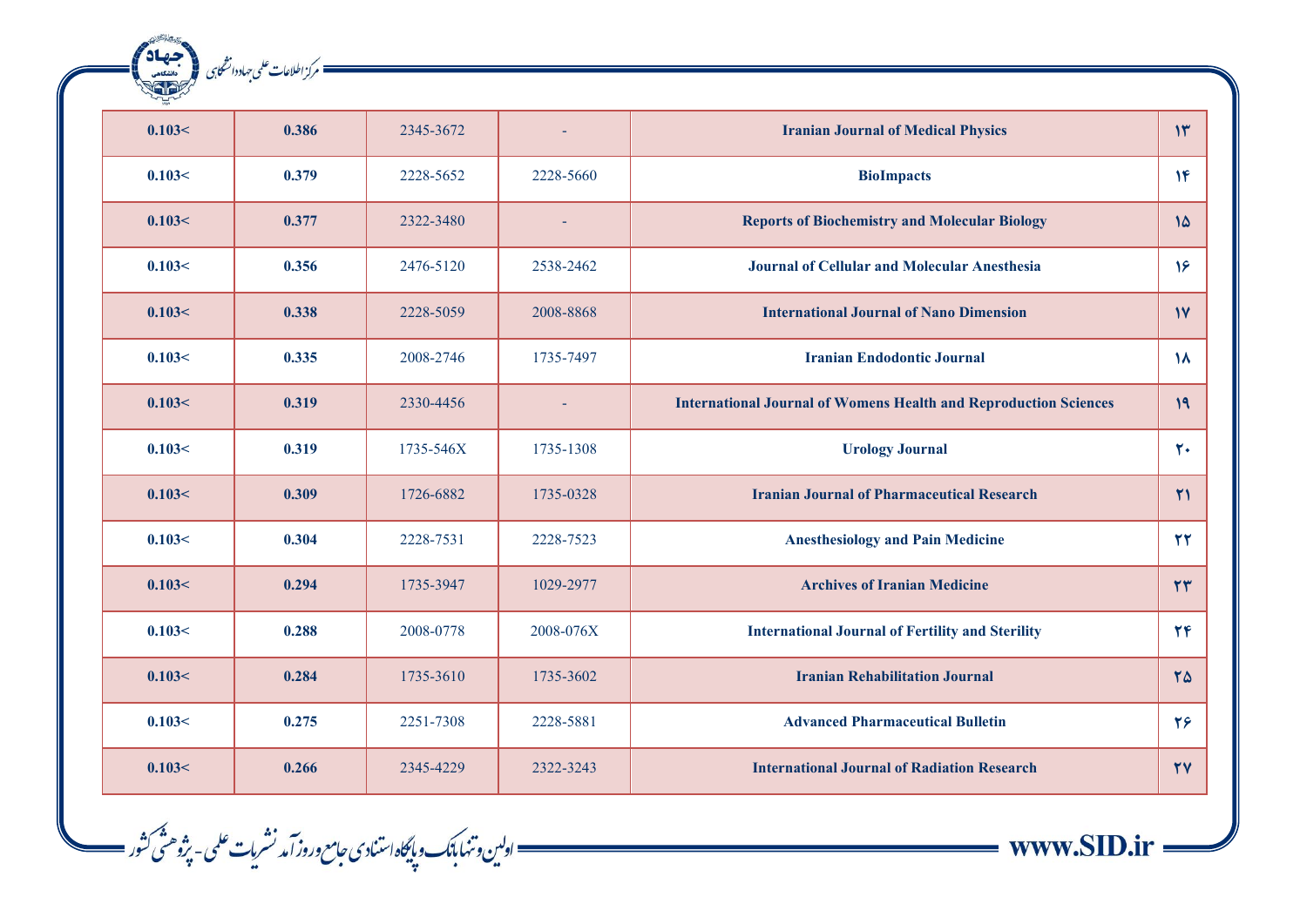| RANGAL BASE<br>جهاد<br>.<br>دانشگاهی | == مرکز اطلاعات علمی جهاددانشگاہی |           |                |                                                            |                        |
|--------------------------------------|-----------------------------------|-----------|----------------|------------------------------------------------------------|------------------------|
|                                      |                                   |           |                |                                                            |                        |
| 0.103<                               | 0.262                             | 2008-370X | 2008-2487      | <b>Evidence Based Care Journal</b>                         | <b>TA</b>              |
| 0.103<                               | 0.260                             | 2476-3772 | 2476-4108      | <b>International Journal of Reproductive BioMedicine</b>   | Y9                     |
| 0.103<                               | 0.256                             | 2383-4544 | $\sim$         | <b>Journal of Emergency Practice and Trauma</b>            | $r \cdot$              |
| 0.103<                               | 0.250                             | 2008-3874 | 2008-3866      | <b>Iranian Journal of Basic Medical Sciences</b>           | $\mathsf{r}_1$         |
| 0.103<                               | 0.250                             | 2251-8177 | 2251-8150      | <b>Journal of Comprehensive Pediatrics</b>                 | rr                     |
| 0.103<                               | 0.250                             | 2008-0387 |                | <b>Journal of Medical Ethics and History of Medicine</b>   | rr                     |
| 0.103<                               | 0.250                             | 2322-3219 | 2322-4436      | Medical Hypothesis, Discovery and Innovation Ophthalmology | $\mathbf{r}$           |
| 0.103<                               | 0.242                             | 2345-5276 | 2345-5268      | دین و سلامت Religion and Health                            | $\mathsf{r}\mathsf{a}$ |
| 0.103<                               | 0.238                             | 1735-806X | $\overline{a}$ | سالمند                                                     | 37                     |
| 0.103<                               | 0.234                             | 2423-480X |                | <b>Auditory and Vestibular Research</b>                    | YY                     |
| 0.103<                               | 0.228                             | 2008-4447 | 2008-3289      | <b>Iranian Journal of Microbiology</b>                     | <b>٣٨</b>              |
| 0.103<                               | 0.227                             | 2008-4536 | 1680-7626      | پایش                                                       | $\mathbf{r}$           |
| 0.103<                               | 0.226                             | 2008-4072 | 2008-2053      | <b>Journal of Injury and Violence Research</b>             | $F^*$                  |
| 0.103<                               | 0.224                             | 2322-5106 | 2322-1232      | <b>Journal of Reports in Pharmaceutical Sciences</b>       | F <sub>1</sub>         |
| 0.103<                               | 0.221                             | 2008-823X | 1028-852X      | <b>Iranian Biomedical Journal</b>                          | FT                     |

—— اولىن وتنهابانك و پايگاه استنادى حامع وروز آمد نشريات علمى - پژوهشّى كثور ——

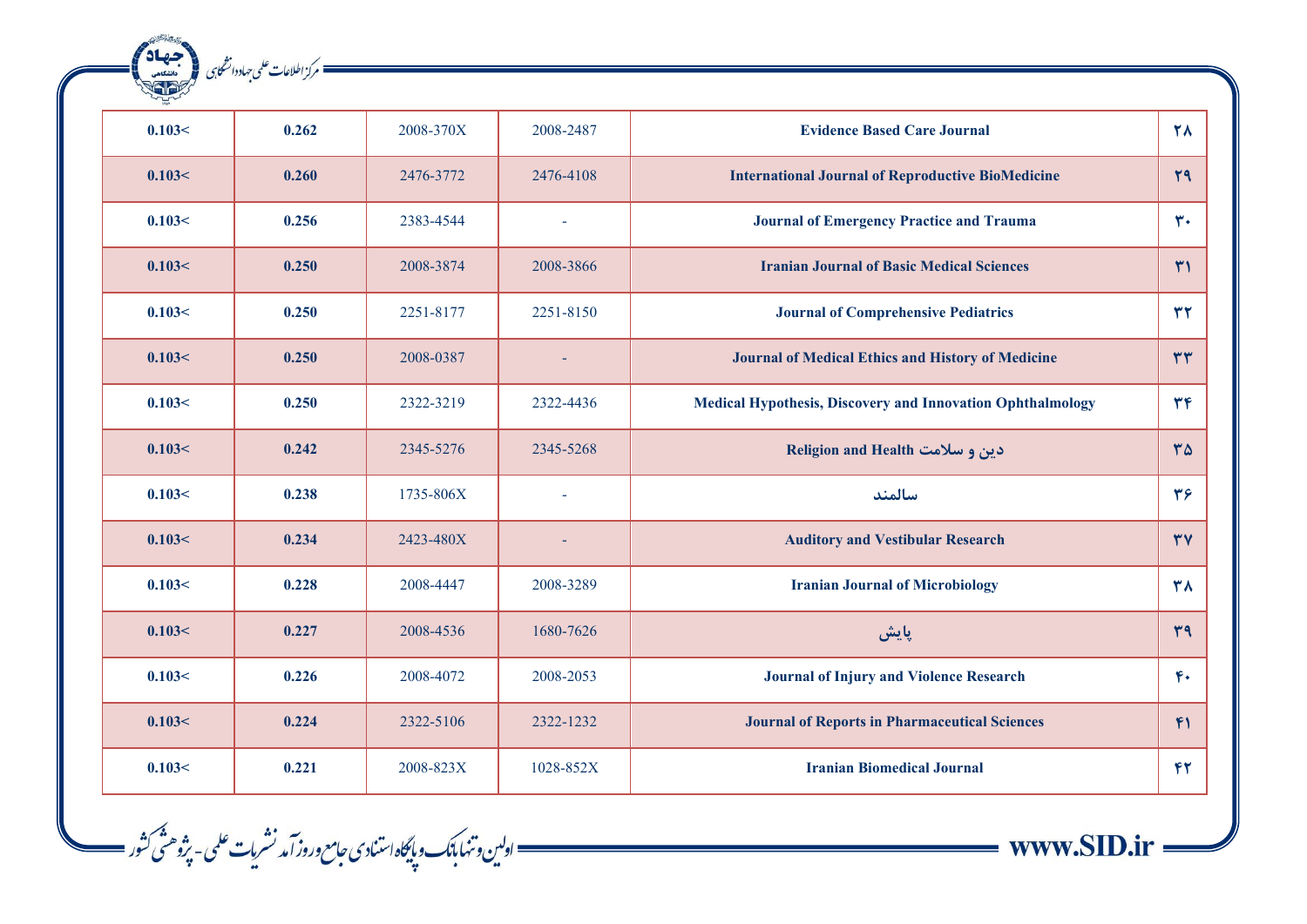| $\sim$ |       |           |           |                                                                   |                     |
|--------|-------|-----------|-----------|-------------------------------------------------------------------|---------------------|
| 0.103< | 0.220 | 2383-1162 | 2383-1154 | <b>Nursing Practice Today</b>                                     | rr                  |
| 0.103< | 0.219 | 1735-7136 | 1735-1995 | <b>Journal of Research in Medical Sciences</b>                    | FP                  |
| 0.103< | 0.218 | 2008-8213 | 2008-7802 | <b>International Journal of Preventive Medicine</b>               | FA                  |
| 0.103< | 0.218 | 1735-5249 | 1735-1502 | <b>Iranian Journal of Allergy, Asthma and Immunology</b>          | $F$ ۶               |
| 0.103< | 0.213 | 2588-400X |           | <b>Advanced Journal of Emergency Medicine</b>                     | YY                  |
| 0.103< | 0.213 | 2345-5004 |           | <b>Journal of Herbmed Pharmacology</b>                            | ۴۸                  |
| 0.103< | 0.209 | 1726-9148 | 1726-913X | <b>International Journal of Endocrinology and Metabolism</b>      | Fq                  |
| 0.103< | 0.208 | 1735-3408 | 1735-143X | <b>Hepatitis Monthly</b>                                          | $\Delta$            |
| 0.103< | 0.205 | 2008-238X | 1735-7020 | <b>Iranian Journal of Parasitology</b>                            | $\Delta$            |
| 0.103< | 0.203 | 2345-4210 |           | <b>Health in Emergencies and Disasters</b>                        | 57                  |
| 0.103< | 0.203 | 1735-9287 | 1735-8639 | <b>Iranian Journal of Psychiatry and Behavioral Sciences</b>      | $\Delta \Upsilon$   |
| 0.103< | 0.203 | 2251-6093 | 2251-6085 | <b>Iranian Journal of Public Health</b>                           | $\Delta \mathbf{f}$ |
| 0.103< | 0.200 | 2345-461X | 2345-4644 | <b>Archives of Bone and Joint Surgery</b>                         | $\Delta\Delta$      |
| 0.103< | 0.196 | 2322-2158 | 2251-7510 | <b>Iranian Journal of Neonatology</b>                             | 58                  |
| 0.103< | 0.196 | 2251-872X | 2251-8711 | <b>International Journal of High Risk Behaviors and Addiction</b> | $\Delta V$          |

— ادلین وتنهابانک و پایگاه استنادی جامع وروز آمد نشریات علمی - پژوهشّی کثور —<br>- اولین وتنهابانک و پایگاه استنادی جامع وروز آمد نشریات علمی - پژوهشّی کثور

ه مرکز اطلاعات علمی جماددانشگای (میلیمان)<br>مسکور اطلاعات علمی جماددانشگای (میلیمانی)

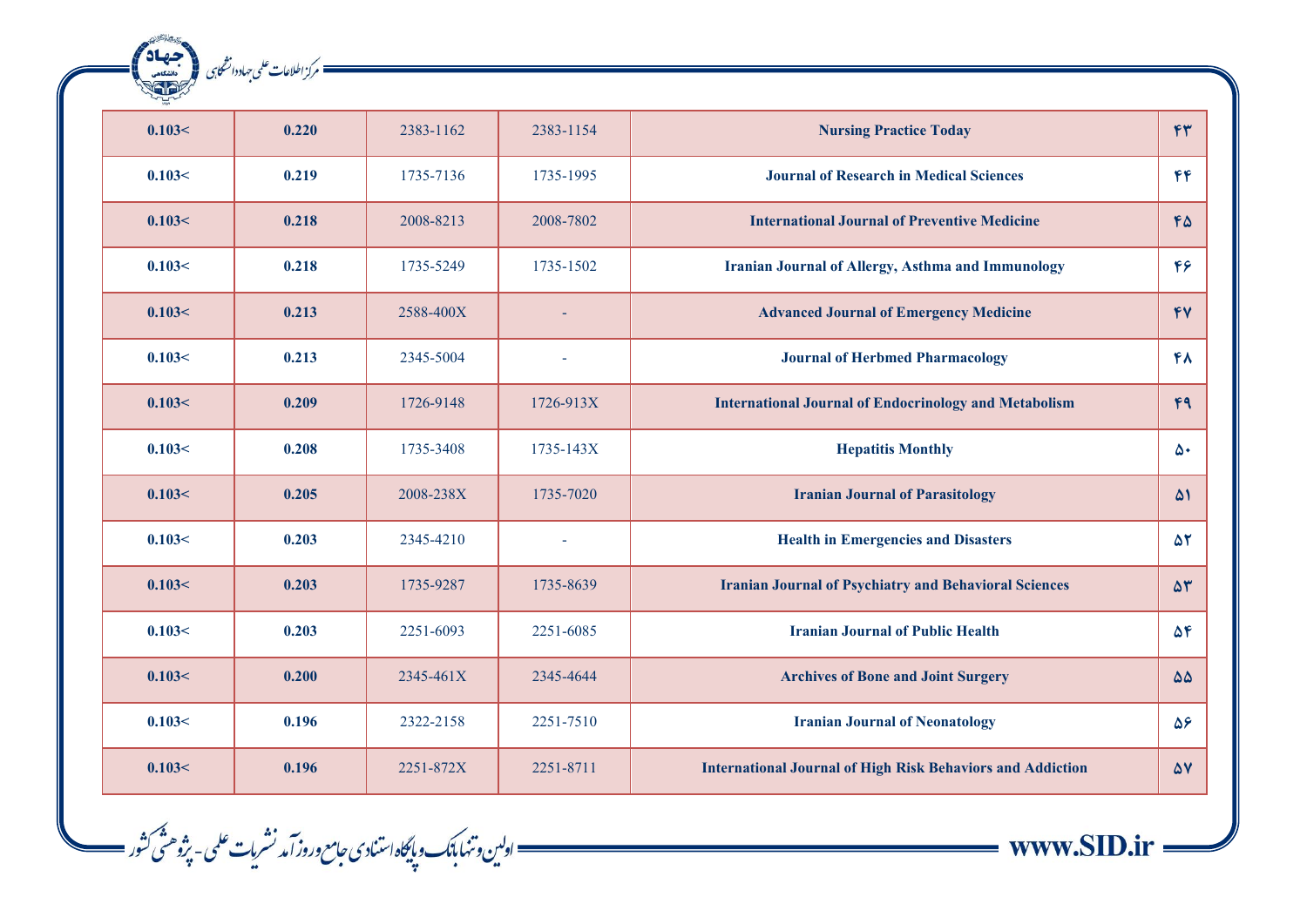| RANSHERE C<br>جهاد<br>دانشگاھ | <sup>=</sup> مرکز اطلاعات علمی جهاددانشگاہی |               |           |                                                                            |                |
|-------------------------------|---------------------------------------------|---------------|-----------|----------------------------------------------------------------------------|----------------|
|                               |                                             |               |           |                                                                            |                |
| 0.103<                        | 0.193                                       | 2008-4161     | 2008-3645 | <b>Jundishapur Journal of Microbiology</b>                                 | ۵۸             |
| 0.103<                        | 0.191                                       | 2008-6687     | 2008-6709 | <b>Middle East Journal of Cancer</b>                                       | $\Delta$ 9     |
| 0.103<                        | 0.188                                       | 2008-2207     | $\sim$    | <b>International Journal of Hematology-Oncology and Stem Cell Research</b> | ۶٠             |
| 0.103<                        | 0.188                                       | 2476-7123     | 2476-3489 | <b>Nanomedicine Research Journal</b>                                       | 51             |
| 0.103<                        | 0.188                                       |               | 1735-9406 | بیماریهای پستان                                                            | 55             |
| 0.103<                        | 0.186                                       | 2251-9149     | 2251-9130 | <b>International Cardiovascular Research Journal</b>                       | 54             |
| 0.103<                        | 0.186                                       | $0021 - 082X$ | L.        | <b>Iranian Journal of Dermatology</b>                                      | 55             |
| 0.103<                        | 0.177                                       | 2251-7200     |           | <b>Journal of Biomedical Physics and Engineering</b>                       | 50             |
| 0.103<                        | 0.176                                       | 2008-2509     | 1681-2824 | <b>Iranian Journal of Nuclear Medicine</b>                                 | 66             |
| 0.103<                        | 0.176                                       | 2228-5504     | 1735-9066 | <b>Iranian Journal of Nursing and Midwifery Research</b>                   | $\gamma$       |
| 0.103<                        | 0.172                                       | 2228-6497     |           | <b>Health Promotion Perspectives</b>                                       | 5 <sub>A</sub> |
| 0.103<                        | 0.172                                       | 2008-4595     |           | <b>Iranian Journal of Blood and Cancer</b>                                 | 59             |
| 0.103<                        | 0.172                                       | 2251-7014     | 2251-7006 | <b>Nephro-Urology Monthly</b>                                              | $V +$          |
| 0.103<                        | 0.172                                       | 1735-367X     | 1735-1383 | <b>Iranian Journal of Immunology</b>                                       | Y <sub>1</sub> |
| 0.103<                        | 0.172                                       | 2476-6615     | 2476-7204 | <b>Journal of Water and Environmental Nanotechnology</b>                   | YY             |

—— اولىن وتنهابانك و پايگاه استنادى حامع وروز آمد نشريات علمى - پژوهشّى كثور ——

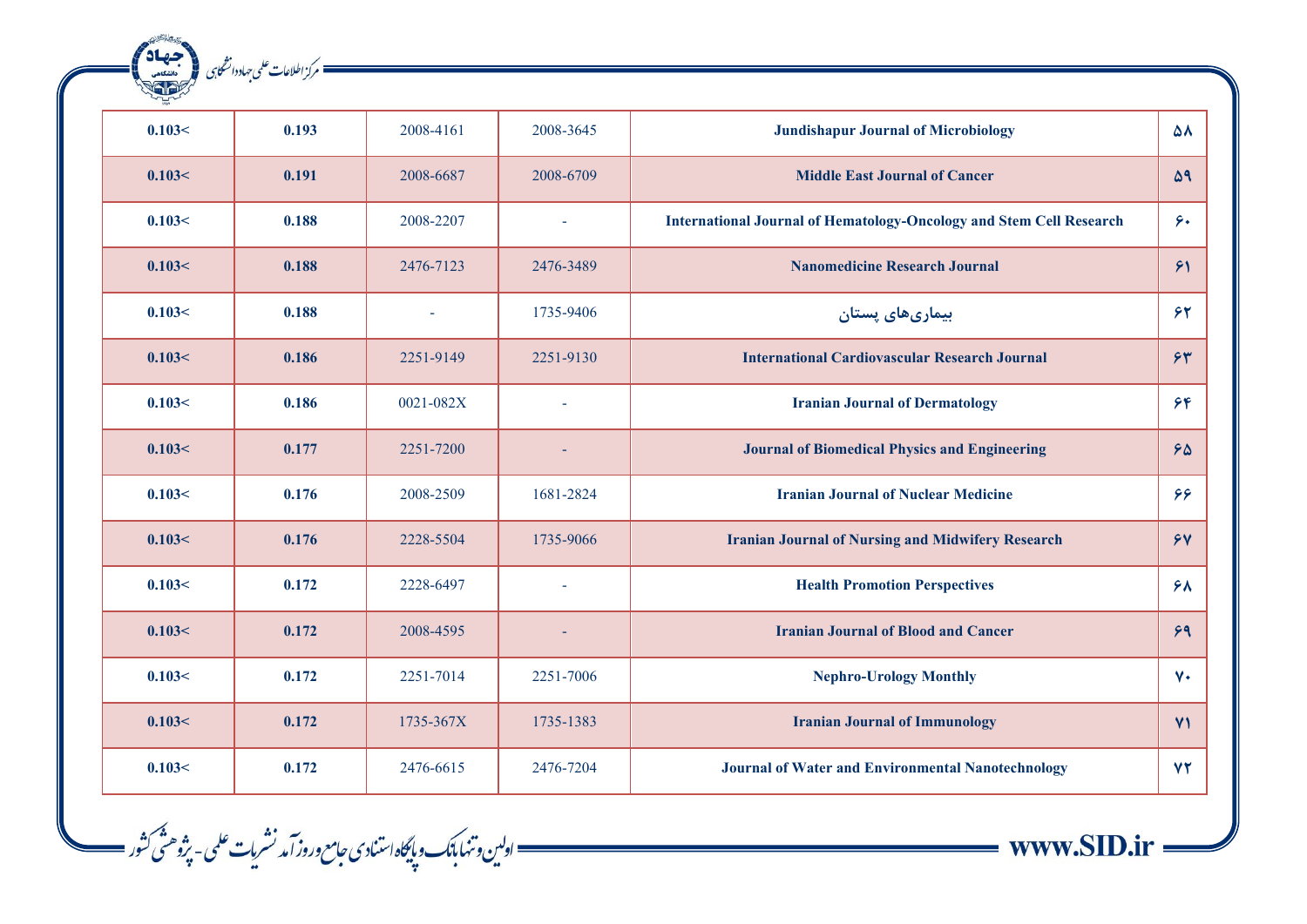|                                                                              |           |           |       | $\sim$ |
|------------------------------------------------------------------------------|-----------|-----------|-------|--------|
| VT<br><b>Journal of Applied Biotechnology Reports</b>                        | 2322-1186 | 2423-5784 | 0.169 | 0.103< |
| YF<br><b>Archives of Pediatric Infectious Diseases</b>                       | 2322-1828 | 2322-1836 | 0.165 | 0.103< |
| $\mathsf{v}\mathsf{\Delta}$<br><b>Cell Journal</b>                           | 2228-5806 | 2228-5814 | 0.165 | 0.103< |
| $Y\mathcal{F}$<br><b>Journal of Arthropod-Borne Diseases</b>                 | 1735-7179 | 2322-2271 | 0.163 | 0.103< |
| <b>VY</b><br><b>Current Medical Mycology</b>                                 | 2423-3439 | 2423-3420 | 0.163 | 0.103< |
| <b>VA</b><br>(يژوهنده) Researcher Bulletin of Medical Sciences               | 1735-1022 | 2008-7780 | 0.161 | 0.103< |
| <b>V9</b><br>روانپزشکی و روانشناسی بالینی ایران                              | 1735-4315 | 2228-7515 | 0.159 | 0.103< |
| <b>International Journal of Organ Transplantation Medicine</b><br>$\lambda$  | 2008-6482 | 2008-6490 | 0.159 | 0.103< |
| <b>Journal of Chemical Health Risks</b>                                      | 2251-6719 | 2251-6727 | 0.159 | 0.103< |
| $\lambda$ ٢<br><b>Iranian Heart Journal</b>                                  | 1735-7306 |           | 0.157 | 0.103< |
| $\Lambda \Upsilon$<br><b>Basic and Clinical Neuroscience</b>                 | 2008-126X | 2228-7442 | 0.157 | 0.103< |
| $\Lambda$ ۴<br><b>Iranian Journal of Toxicology</b>                          | 2008-2967 | 2251-9459 | 0.156 | 0.103< |
| $\Lambda\Delta$<br>حيات                                                      | 1735-2215 | 2008-188x | 0.156 | 0.103< |
| $\lambda$ ۶<br><b>Jundishapur Journal of Natural Pharmaceutical Products</b> | 1735-7780 | 2228-7876 | 0.156 | 0.103< |
| $\lambda V$<br><b>Iranian Journal of Pharmaceutical Sciences</b>             | 1735-2444 |           | 0.153 | 0.103< |

—— ادلین وتنهابانک و پایگاه استنادی جامع وروز آمد نشریات علمی - پژوهشّی کثور ——<br>- اولین وتنهابانک و پایگاه استنادی جامع وروز آمد نشریات علمی - پژوهشّی کثور

ه مركز اطلاعات على جماددانشكاي (مستعملة)<br>- مركز اطلاعات على جماددانشكاي (مستعملية)

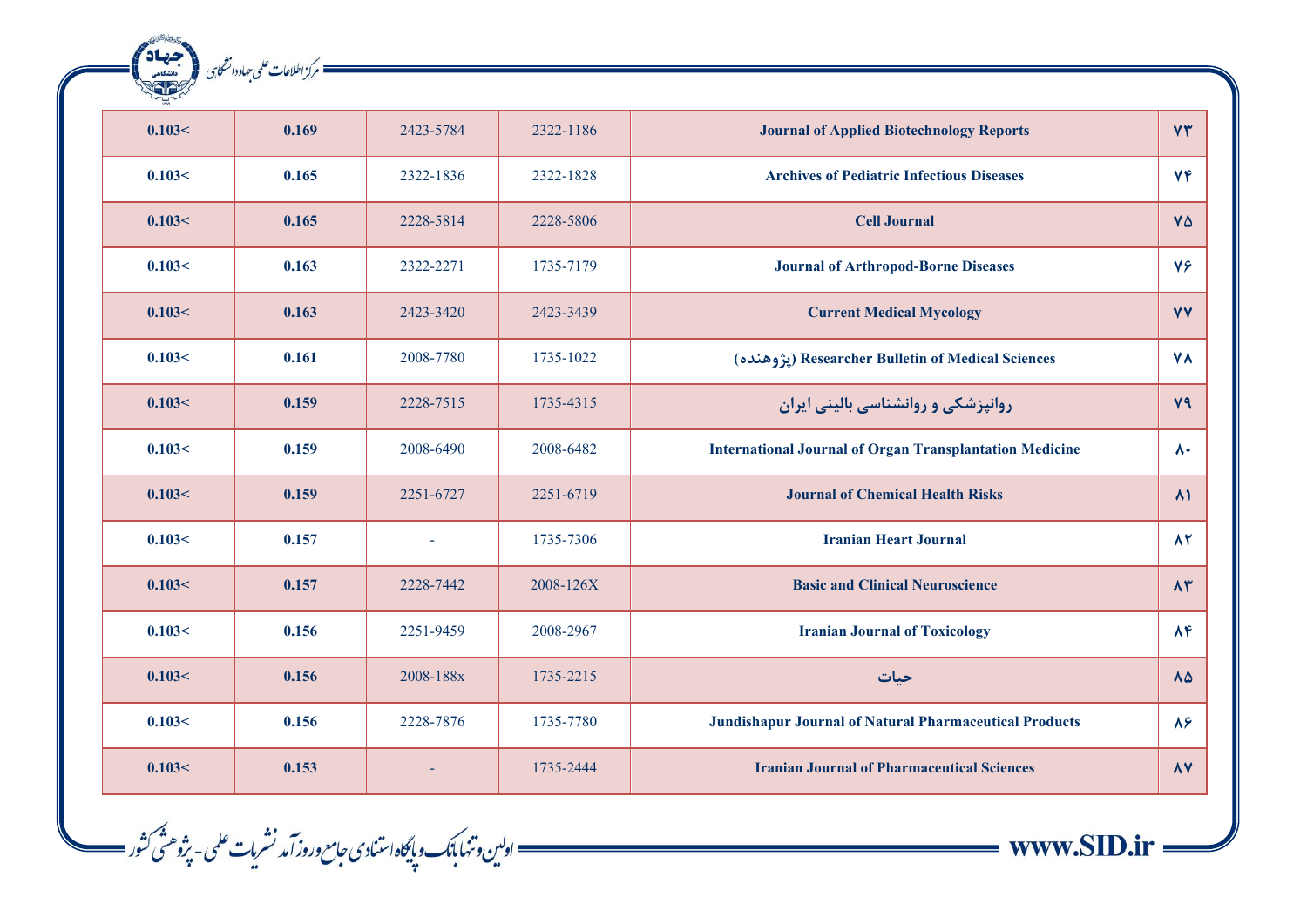|                                                                      |           |           |       | $\sim$ |
|----------------------------------------------------------------------|-----------|-----------|-------|--------|
| <b>Archives of Clinical Infectious Diseases</b>                      |           | 2345-2641 | 0.151 | 0.103< |
| <b>Iranian Journal of Medical Sciences</b>                           | 0253-0716 | 1735-3688 | 0.150 | 0.103< |
| <b>Journal of Reproduction and Infertility</b>                       | 2228-5482 | 2251-676X | 0.149 | 0.103< |
| The International Journal of Occupational and Environmental Medicine | 2008-6520 | 2008-6814 | 0.147 | 0.103< |
| <b>Trauma Monthly</b>                                                | 2251-7464 | 2251-7472 | 0.146 | 0.103< |
| <b>Journal of Food Quality and Hazards Control</b>                   | 2345-685X | 2345-6825 | 0.146 | 0.103< |
| <b>Avicenna Journal of Phytomedicine</b>                             | 2228-7930 | 2228-7949 | 0.143 | 0.103< |
| <b>Iranian Journal of Pediatric Surgery</b>                          | 2423-5067 | 2423-7612 | 0.143 | 0.103< |
| <b>Journal of Renal Injury Prevention</b>                            |           | 2345-2781 | 0.143 | 0.103< |
| <b>International Journal of Molecular and Cellular Medicine</b>      | 2251-9637 | 2251-9645 | 0.143 | 0.103< |
| <b>ARYA Atherosclerosis</b>                                          | 1735-3955 | 2251-6638 | 0.367 | 0.103< |
| <b>International Journal of Cancer Management</b>                    | 2538-4422 | 2538-497X | 0.140 | 0.103< |
| پژوهشهای آسیبشناسی زیستی                                             | 2538-3000 | 2538-5887 | 0.140 | 0.103< |
| سبک زندگی اسلامی با محوریت سلامت                                     | 2322-2174 | 2322-2166 | 0.139 | 0.103< |
| <b>Iranian Journal of Otorhinolaryngology</b>                        | 2251-7251 | 2251-726X | 0.133 | 0.103< |

ه مركز اطلاعات على جماددانشكاي (مستعملة)<br>- مركز اطلاعات على جماددانشكاي (مستعملية)

 $\frac{1}{\text{www.SID} \cdot \text{ir}}$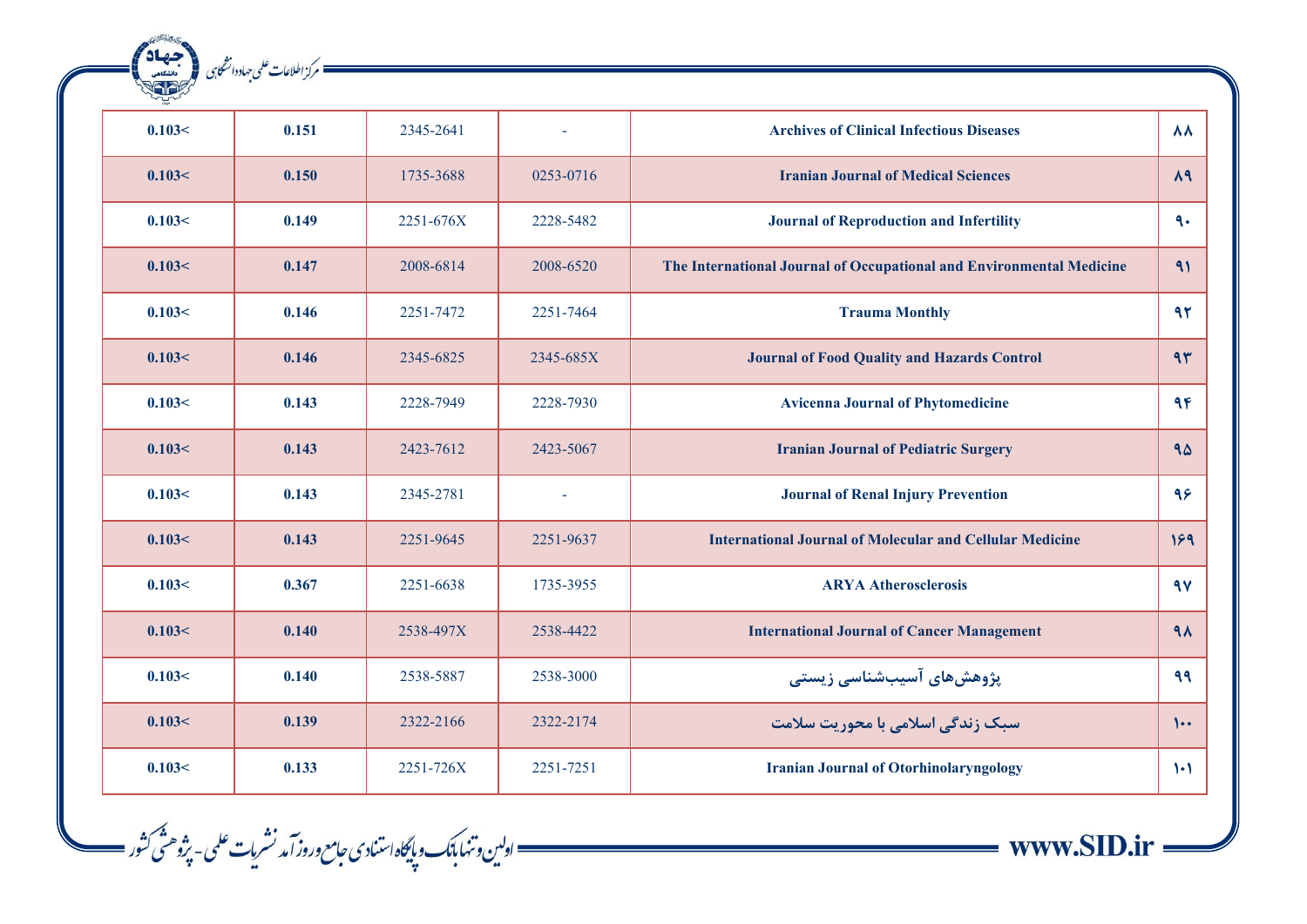|                                                                                          |           |           |       | $\frac{1}{\sqrt{2}}$ |
|------------------------------------------------------------------------------------------|-----------|-----------|-------|----------------------|
| $1 - 5$<br><b>Iranian Journal of Child Neurology</b>                                     | 1735-4668 | 2008-0700 | 0.128 | 0.103<               |
| $\mathcal{N}$<br><b>Caspian Journal of Internal Medicine</b>                             | 2008-6164 | 2008-6172 | 0.128 | 0.103<               |
| $1 - F$<br>روان پرستاری                                                                  | 2345-2528 | 2345-2501 | 0.127 | 0.103<               |
| <b>International Journal of Medical Toxicology and Forensic Medicine</b><br>$1 - \Delta$ | 2251-8762 | 2251-8770 | 0.127 | 0.103<               |
| 1.9<br><b>Journal of Practice in Clinical Psychology</b>                                 | 2423-5822 |           | 0.125 | 0.103<               |
| $1 - V$<br><b>Journal of Medical Signals and Sensors</b>                                 | 2228-7477 |           | 0.125 | 0.103<               |
| طب جانباز<br>$\mathcal{N}$                                                               | 2008-2622 | 2008-2630 | 0.125 | 0.103<               |
| <b>Archives of Hygiene Sciences</b><br>1.9                                               | 2251-9203 | 2322-4916 | 0.124 |                      |
| <b>International Journal of Occupational Hygiene</b><br>$\mathcal{W}$                    | 2008-5109 | 2008-5435 | 0.123 | 0.103<               |
| <b>Environmental Health Engineering and Management Journal</b><br>$\mathbf{M}$           | 2423-3765 | 2423-4311 | 0.121 | 0.103<               |
| <b>Journal of Holistic Nursing and Midwifery</b><br>117                                  | 2588-3712 | 2588-3720 | 0.121 | 0.103<               |
| 115<br><b>Dental Research Journal</b>                                                    | 1735-3327 | 2008-0255 | 0.117 | 0.103<               |
| 11F<br><b>Caspian Journal of Pediatrics</b>                                              | 2423-4729 | 2383-3106 | 0.115 | 0.103<               |
| زنان، مامایی و نازایی ایران<br>110                                                       | 1680-2993 | 2008-2363 | 0.112 | 0.103<               |
| <b>Tanaffos</b><br>118                                                                   | 1735-0344 | 2345-3729 | 0.111 | 0.103<               |

— ادلین وتنهابانک و پایگاه استنادی جامع وروز آمد نشریات علمی - پژوهشّی کثور —<br>- اولین وتنهابانک و پایگاه استنادی جامع وروز آمد نشریات علمی - پژوهشّی کثور

ه مركز اطلاعات على جماددانشكاي (مستعملة)<br>- مركز اطلاعات على جماددانشكاي (مستعملة)

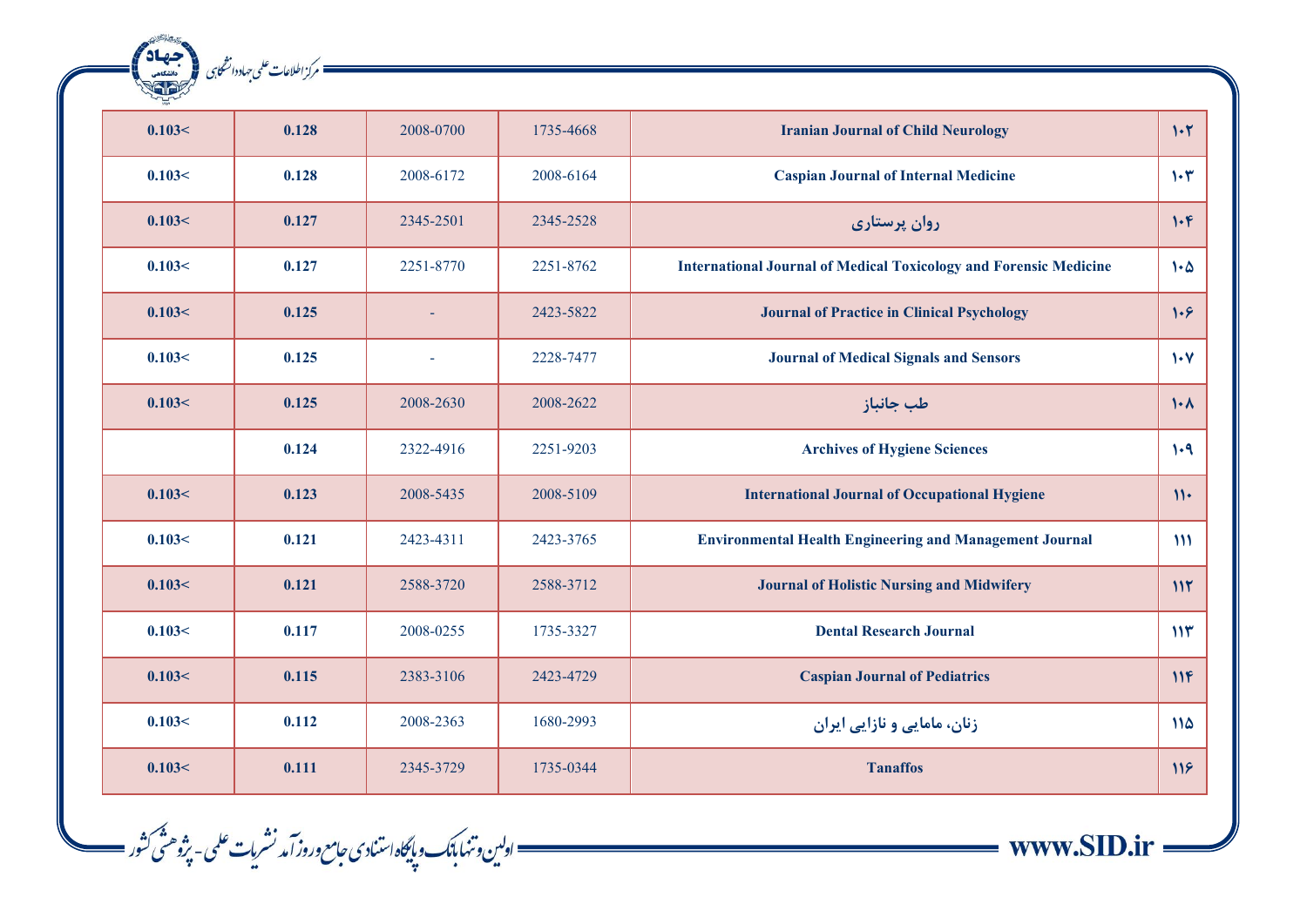| $\frac{1}{2}$ |       |           |           |                                                                     |                 |
|---------------|-------|-----------|-----------|---------------------------------------------------------------------|-----------------|
| 0.103<        | 0.108 | 2008-2371 | 1735-8620 | The Journal of Tehran University Heart Center                       | $\mathbf{M}$    |
| 0.103<        | 0.108 | 1735-8604 | 1735-8582 | <b>Iranian Journal of Kidney Diseases</b>                           | $\mathcal{M}$   |
| 0.103<        | 0.108 | 2008-952X | 2008-7284 | پژوهش در آموزش علوم پزشکی                                           | 119             |
| 0.103<        | 0.104 | 2322-4797 | 2322-553X | <b>Iranian Journal of Health Sciences</b>                           | 11.             |
| 0.103<        | 0.103 | 2008-5249 | 2008-5230 | <b>Middle East Journal of Digestive Diseases</b>                    | 151             |
| 0.103<        | 0.103 | 2322-1674 | 2322-1488 | <b>Nursing and Midwifery Studies</b>                                | 157             |
| 0.103<        | 0.103 | 2476-549X | 2476-5481 | Journal of Human, Environment and Health Promotion                  | 157             |
| 0.103<        | 0.103 | 2383-2312 | 2383-2150 | آموزش و سلامت جامعه                                                 | 156             |
| 0.103<        | 0.103 |           | 2423-4451 | <b>Middle East Journal of Rehabilitation and Health Studies</b>     | 150             |
| 0.103 >       | 0.102 | 2008-4625 | 2008-2835 | <b>Avicenna Journal of Medical Biotechnology</b>                    | 158             |
| 0.103 >       | 0.100 | 2476-7093 | 2008-9171 | <b>International Journal of Molecular and Clinical Microbiology</b> | 15V             |
| 0.103 >       | 0.097 |           | 1735-8434 | دندانیزشکی کودکان ایران                                             | 15 <sub>A</sub> |
| 0.103 >       | 0.097 | 2322-2395 | 2251-9890 | <b>Caspian Journal of Dental Research</b>                           | 119             |
| 0.103 >       | 0.096 | 2251-7839 | 2251-7847 | Journal of Dentomaxillofacil Radiology, Pathology and Surgery       | 11.4            |
| 0.103         | 0.094 | 8983-2251 | 2251-8983 | پرستاری قلب و عروق                                                  | 151             |

—— اولىن وتنهابانك و پايگاه استنادى حامع وروز آمد نشريات علمى - پژوهشّى كثور ——

ه مرکز اطلاعات علمی جماددانشگای (میلیمان)<br>مسکور اطلاعات علمی جماددانشگای (میلیمان

 $\frac{1}{\text{www.SID} \cdot \text{ir}}$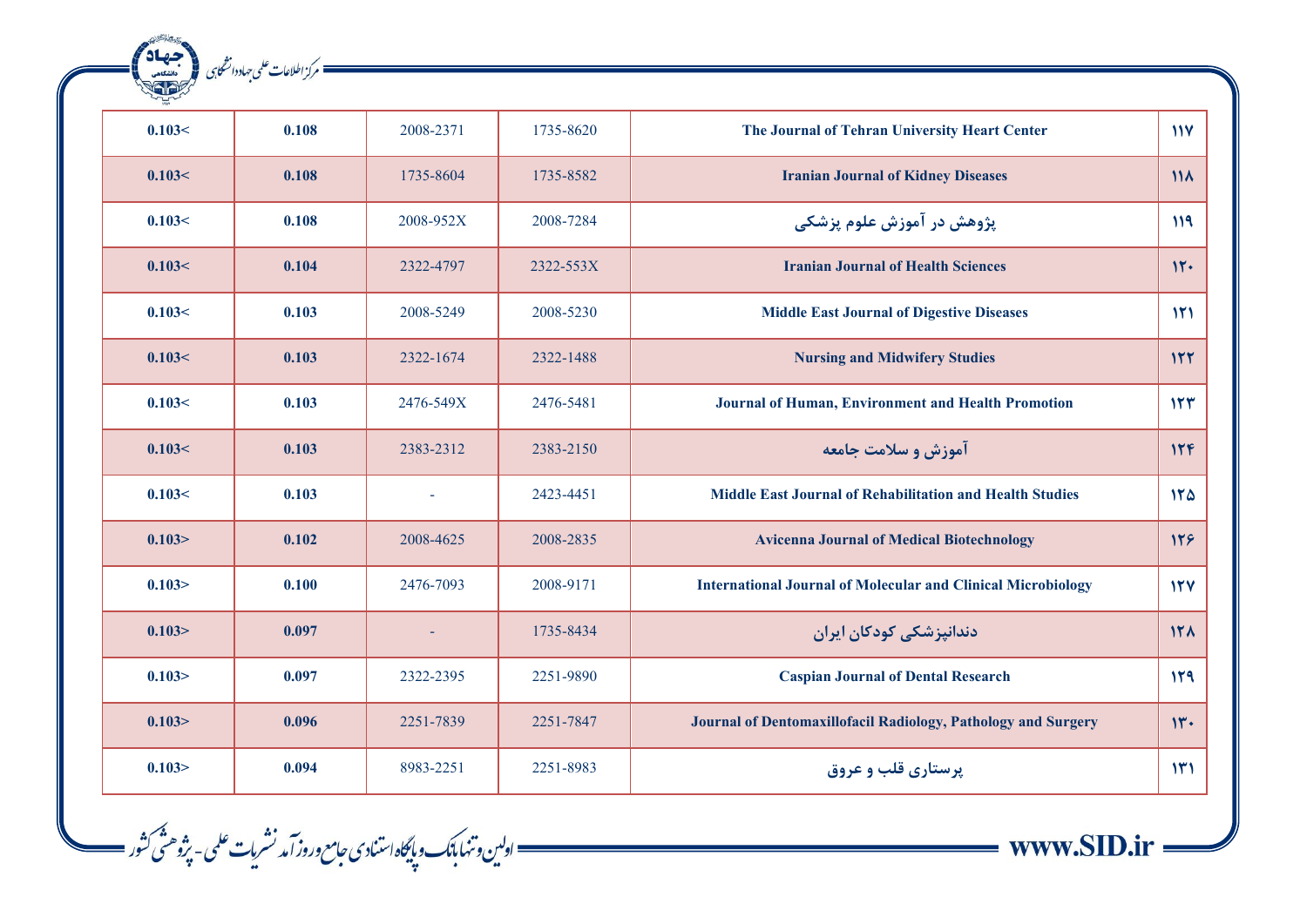| RANSAS RE<br>ales | — مرکز اطلاعات علمی جهاددانشگاہی |                |                          |                                                                |            |
|-------------------|----------------------------------|----------------|--------------------------|----------------------------------------------------------------|------------|
|                   |                                  |                |                          |                                                                |            |
| 0.103 >           | 0.094                            | 2538-6247      | 2538-6247                | توانبخشي                                                       | 157        |
| 0.103 >           | 0.091                            | 2322-4398      | 2322-4401                | <b>Journal of Pediatrics Review</b>                            | 157        |
| 0.103 >           | 0.090                            | 2645-4904      | $\overline{\phantom{a}}$ | <b>Archives of Academic Emergency Medicine</b>                 | 146        |
| 0.103             | 0.089                            | 2383-0301      | 2383-0298                | <b>Avicenna Journal of Clinical Microbiology and Infection</b> | 140        |
| 0.103 >           | 0.088                            | 2148-9696      |                          | <b>Crescent Journal of Medical Biological Sciences</b>         | 119        |
| 0.103 >           | 0.086                            | 2252-0465      | 2252-0341                | <b>Educational Research in Medical Sciences</b>                | 15V        |
| 0.103 >           | 0.085                            | $\blacksquare$ | 1680-0192                | بیماریهای عفونی و گرمسیری                                      | 141        |
| 0.103 >           | 0.085                            | 2452-2325      | 2345-279x                | <b>Journal of Current Ophthalmology</b>                        | 149        |
| 0.103 >           | 0.084                            | 2008-2843      | 1023-9510                | <b>Journal of Kerman University of Medical Sciences</b>        | $1F+$      |
| 0.103             | 0.084                            | 2345-3656      | 1735-5303                | <b>Iranian Journal of Pathology</b>                            | 1F1        |
| 0.103 >           | 0.083                            | 2645-4793      | 2645-4785                | مدیریت پرستاری                                                 | 1FY        |
| 0.103             | 0.083                            | 2322-4207      | 2322-3758                | <b>Jundishapur Journal of Chronic Disease Care</b>             | 1FY        |
| 0.103 >           | 0.081                            | 1735-9279      | 1735-9260                | دانشگاه علوم پزشکی مازندران                                    | 1FF        |
| 0.103 >           | 0.081                            | 2322-4428      | 2322-3812                | آموزش پرستاری                                                  | $1F\Delta$ |
| 0.103             | 0.080                            | 1735-9694      | 0044-6025                | <b>Acta Medica Iranica</b>                                     | 148        |

—— اولىن وتنهابانك وپايگاه استنادى حامع وروز آمد نشريات علمى - پژوهشّى كثور ——

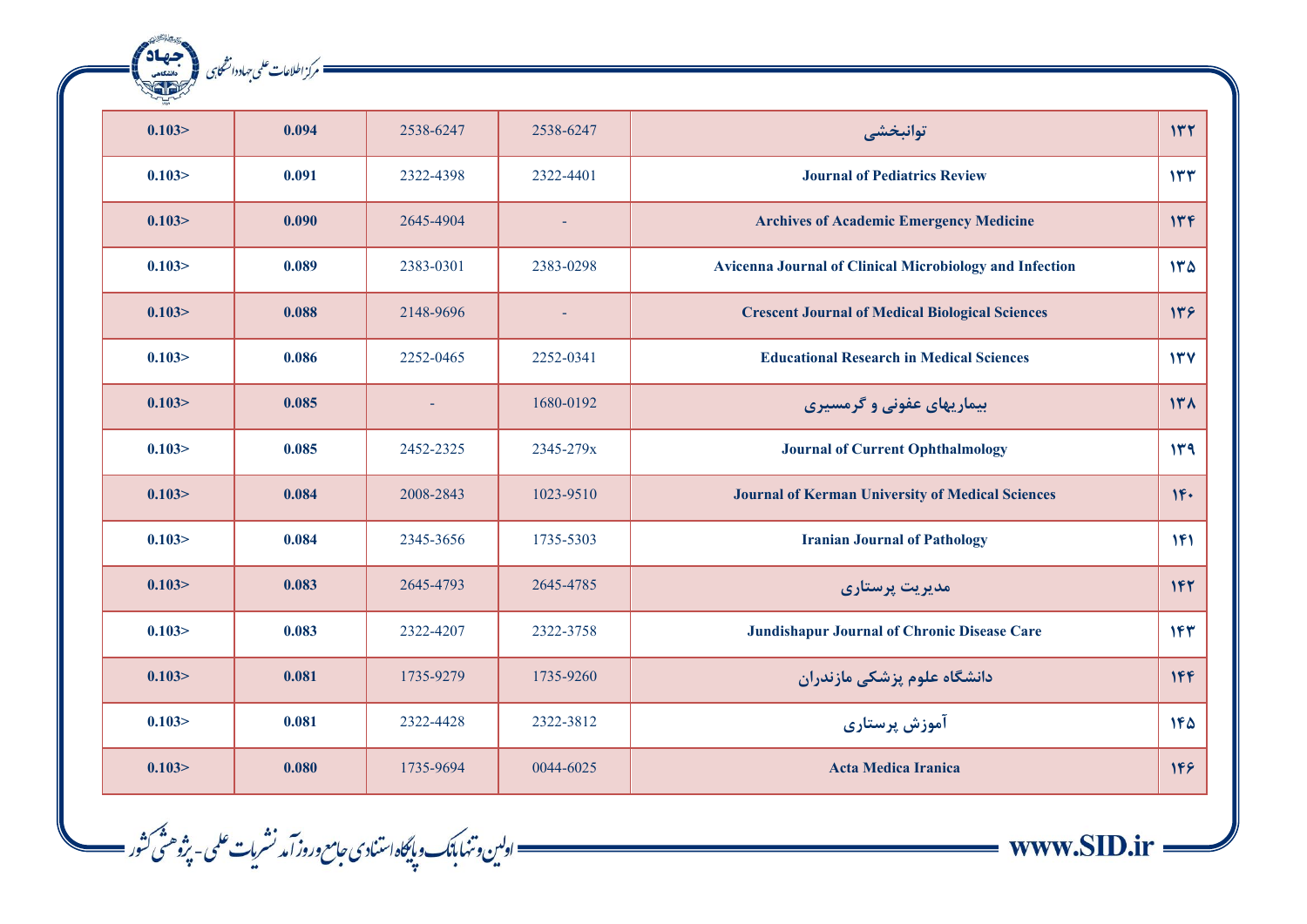| <b>MARINE</b> |       |           |                     |                                                                     |                 |
|---------------|-------|-----------|---------------------|---------------------------------------------------------------------|-----------------|
| 0.103 >       | 0.080 | 1735-6954 | 1735-4374           | طب جنوب                                                             | 154             |
| 0.103 >       | 0.079 | 2228-7426 | 2008-3041           | اخلاق و تاريخ پزشكي                                                 | 1F <sub>A</sub> |
| 0.103 >       | 0.079 | 2383-3483 | 2228-6241           | طب انتظامی                                                          | 1F9             |
| 0.103 >       | 0.079 | 2423-5849 |                     | <b>Archives of Anesthesiology and Critical Care</b>                 | 10.             |
| 0.103 >       | 0.079 | 2252-0694 | 1735-7756           | علوم تغذیه و صنایع غذایی ایران                                      | 101             |
| 0.103 >       | 0.078 | 2345-6884 | 2322-4703           | باليني پرستاري و مامايي                                             | 107             |
| 0.103 >       | 0.078 | 2322-1380 | $\bar{\phantom{a}}$ | بهداشت و توسعه                                                      | 107             |
| 0.103 >       | 0.078 |           | 1561-4174           | تازەھاي علوم شناختى                                                 | 158             |
| 0.103 >       | 0.078 | 2588-4050 | 2588-4042           | مجله فيزيولوژي و فارماكولوژي ايران<br>(PHYSIOLOGY AND PHARMACOLOGY) | 100             |
| 0.103 >       | 0.077 | 2383-2088 | 2251-807X           | بهداشت و ایمنی کار                                                  | 108             |
| 0.103 >       | 0.077 | 2008-1219 | 2008-1200           | مديريت سلامت                                                        | 107             |
| 0.103 >       | 0.077 | 2322-3936 | 2322-391X           | تعالى باليني                                                        | 10 <sub>A</sub> |
| 0.103 >       | 0.077 | 2676-6264 | $\bar{a}$           | <b>Journal of Advances in Medical and Biomedical Research</b>       | 159             |
| 0.103 >       | 0.076 | 2008-7209 | 2008-000X           | <b>Asian Journal of Sports Medicine</b>                             | 18.             |
| 0.103 >       | 0.075 | 2538-1598 | 1728-5127           | طلوع بهداشت يزد                                                     | 151             |

\_\_\_ اولىن وتنهابانك و پايگاه استنادى حامع وروز آمد نشريات علمى - پژوهشَى كثور \_\_\_\_

المسكن المحمد المسلمان على جماددانشكار في المحصد المحصد المحصد المحصد المحصول المحصول المحصول المحصول المحصول<br>المحصول المحصول المحصول المحصول المحصول المحصول المحصول المحصول المحصول المحصول المحصول المحصول المحصول المحصو<br>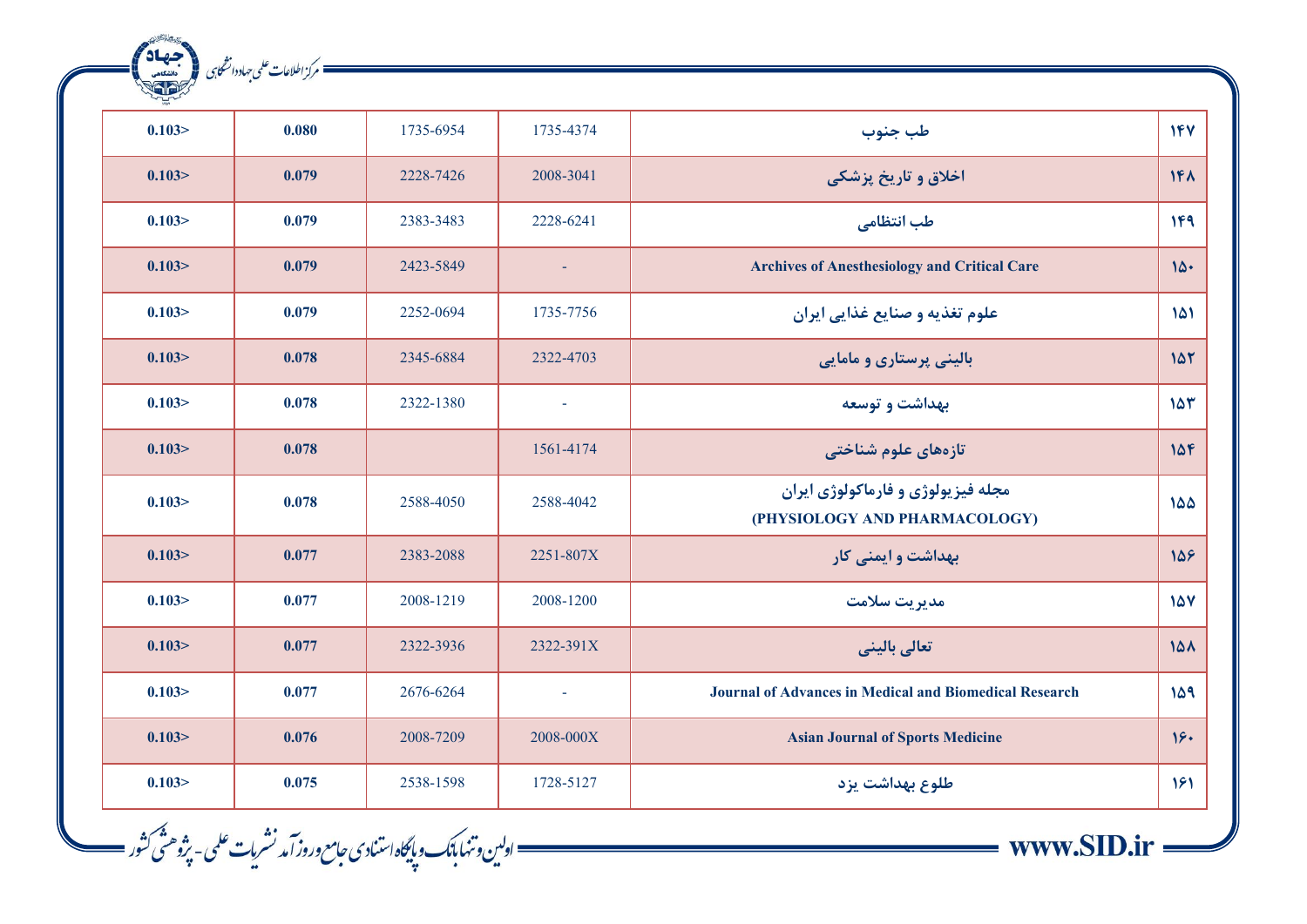| جهاد<br>جهاد | — مرکز اطلاعات علمی جهاددانشگا <sub>ن</sub> ی |           |           |                                                                                           |                 |
|--------------|-----------------------------------------------|-----------|-----------|-------------------------------------------------------------------------------------------|-----------------|
|              |                                               |           |           |                                                                                           |                 |
| 0.103 >      | 0.075                                         | 2588-5030 | 1735-5680 | <b>Iranian Journal of Virology</b>                                                        | 157             |
| 0.103 >      | 0.075                                         | 2251-8274 | 2251-7189 | طب کار                                                                                    | 154             |
| 0.103 >      | 0.075                                         | 2008-2150 | 2008-2142 | <b>Iranian Journal of Pediatrics</b>                                                      | 18F             |
| 0.103 >      | 0.074                                         | 1728-6514 | $\sim$    | ارمغان دانش                                                                               | 180             |
| 0.103 >      | 0.074                                         | 1735-9813 | 1735-7853 | مدیریت اطلاعات سلامت                                                                      | 188             |
| 0.103 >      | 0.074                                         | 2476-664X |           | <b>International Journal of Basic Science in Medicine</b>                                 | 18V             |
| 0.103 >      | 0.072                                         | 2345-3265 | $\sim$    | آموزش بهداشت و ارتقاء سلامت ایران                                                         | 18 <sub>A</sub> |
| 0.103 >      | 0.071                                         | 2008-322X | 2008-2010 | <b>Journal of Ophthalmic and Vision Research</b>                                          | 11.4            |
| 0.103 >      | 0.071                                         | $\sim$    | 1684-0240 | JOURNAL OF MEDICINAL PLANTS حياهان دارويي                                                 | 1Y1             |
| 0.103>       | 0.070                                         | 2538-3566 | 2383-4072 | علوم مراقبتي نظامي                                                                        | 1YY             |
| 0.103 >      | 0.070                                         |           | 2423-5830 | <b>Physical Treatments</b>                                                                | 1YY             |
| 0.103 >      | 0.069                                         | 2008-756x | 1560-7186 | گوارش Govaresh                                                                            | IVF             |
| 0.103 >      | 0.069                                         | 2345-5365 | 1735-1960 | ارتقای ایمنی و پیشگیری از مصدومیتها                                                       | IVQ             |
| 0.103 >      | 0.069                                         | 2074-1812 | 2074-1804 | <b>Iranian Red Crescent Medical Journal</b>                                               | 178             |
| 0.103 >      | 0.068                                         | 2645-6109 |           | (تحقیقات کیفی در علوم سلامت)<br><b>Journal of Qualitative Research in Health Sciences</b> | <b>IVY</b>      |

\_\_\_ اولىن وتنها بأنك و پايگاه استنادى حامع وروز آمد نشريات علمى - پژوهشّى كشور \_\_\_\_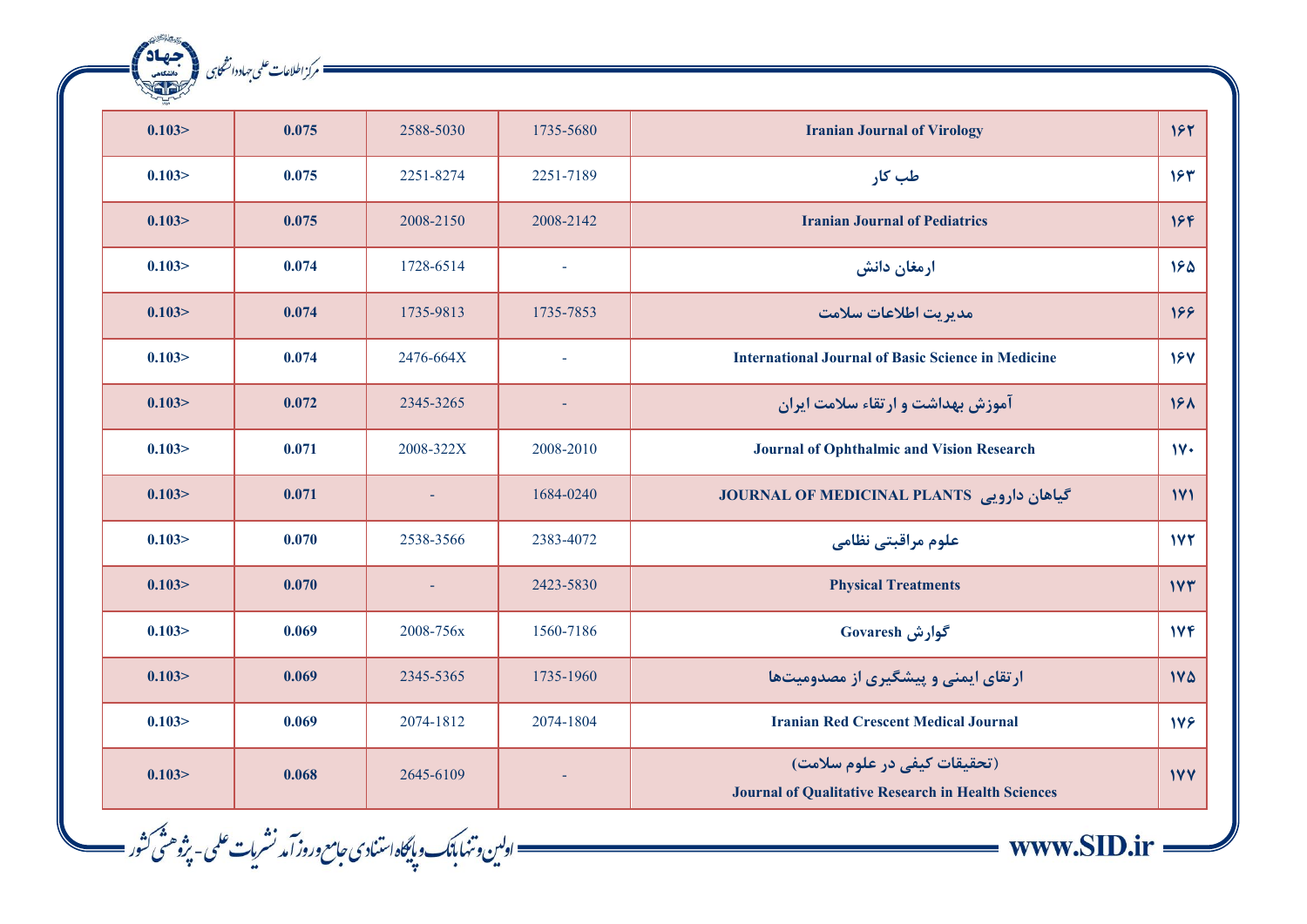| LIVE    |       |                          |           |                                                                                    |                  |
|---------|-------|--------------------------|-----------|------------------------------------------------------------------------------------|------------------|
| 0.103 > | 0.068 | 2228-7450                | 2008-1928 | بيمارستان                                                                          | <b>IVA</b>       |
| 0.103 > | 0.068 | 1608-7046                | 2345-3699 | كومش                                                                               | 119              |
| 0.103   | 0.068 | 2383-2096                | 2383-1871 | <b>International Clinical Neurosciences Journal</b>                                | $1\lambda$       |
| 0.103 > | 0.067 | 2476-4299                | 2008-8620 | فقه پزشکی                                                                          | $\lambda$        |
| 0.103 > | 0.067 | $\overline{\phantom{a}}$ | 1735-451X | مددکاری اجتماعی                                                                    | 117              |
| 0.103 > | 0.066 | $\blacksquare$           | 2008-9821 | فيض                                                                                | 11 <sub>Y</sub>  |
| 0.103 > | 0.066 | 2251-9513                | 2251-8959 | <b>Health Scope</b>                                                                | $1\Lambda$ ۴     |
| 0.103 > | 0.066 | 2676-5748                | 2676-5748 | مراقبت پرستاری و مامایی ابنِسینا                                                   | $\lambda\Delta$  |
| 0.103 > | 0.065 | 2008-7268                | 1735-3165 | دانشگاه علوم پزشکی رفسنجان                                                         | 118              |
| 0.103 > | 0.064 | 2008-336X                | 2008-3084 | پرستاری مراقبتهای ویژه                                                             | $\lambda$        |
| 0.103   | 0.064 | 2383-1979                | 2383-1960 | <b>Annals of Military and Health Sciences Research</b>                             | $\lambda\lambda$ |
| 0.103 > | 0.063 | 2345-6418                | 2345-6485 | Journal of Dentistry, Shiraz University of Medical Sciences                        | 119              |
| 0.103 > | 0.063 | 2538-399X                | 2383-3750 | (نشریه دانشگاه پرستاری و مامایی بهشتی)<br><b>Advances in Nursing and Midwifery</b> | 19.              |
| 0.103 > | 0.063 | 1735-7667                | 1735-1537 | طب نظامی                                                                           | 191              |
| 0.103 > | 0.063 | 1683-5476                | 1683-4844 | غدد درون ريز و متابوليسم                                                           | 197              |

\_\_\_ اولىن وتنها بأنك و پايگاه استنادى حامع وروز آمد نشريات علمى - پژوهشَى كثور \_\_\_\_

مسك مركز اطلاعات على جماددانشكابى (بالتعادية التعادية)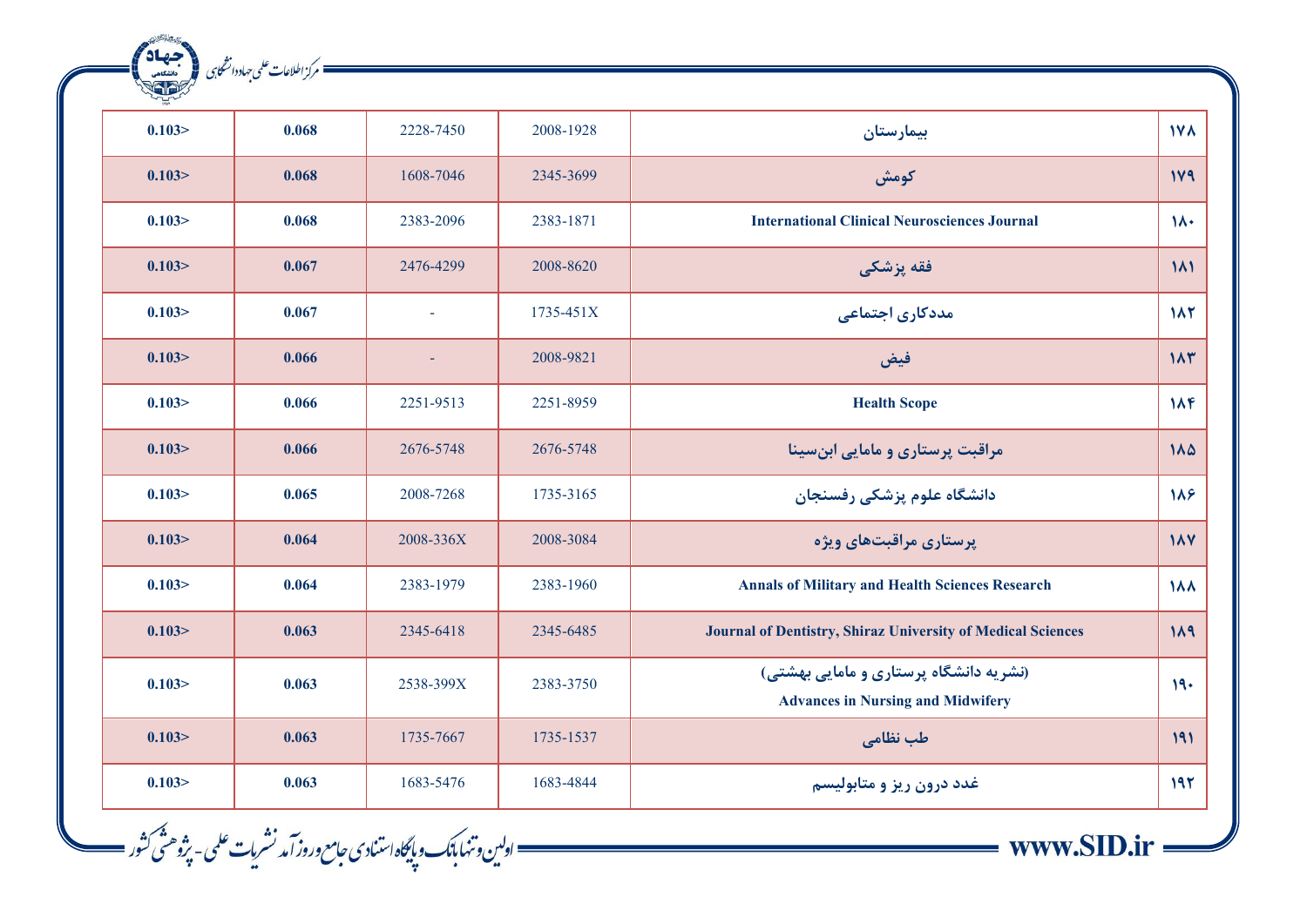| $\frac{1}{2}$ |       |           |                          |                                                      |                  |
|---------------|-------|-----------|--------------------------|------------------------------------------------------|------------------|
| 0.103 >       | 0.061 | 2008-4978 | 2008-496X                | <b>Archives of Advances in Bioscience</b>            | 191              |
| 0.103 >       | 0.061 | 2322-5726 | 2322-5718                | Asia Oceania Journal of Nuclear Medicine and Biology | 19F              |
| 0.103 >       | 0.061 | 2383-420X | 2383-4196                | <b>Journal of Biostatistics and Epidemiology</b>     | 190              |
| 0.103 >       | 0.060 | 2476-7670 | 2423-6241                | <b>Archives of Medical Laboratory Sciences</b>       | 199              |
| 0.103 >       | 0.059 | 2251-886X |                          | <b>Research on History of Medicine</b>               | 19Y              |
| 0.103 >       | 0.059 | 2345-5071 | 2345-5063                | <b>Journal of Archives in Military Medicine</b>      | 19 <sub>A</sub>  |
| 0.103 >       | 0.058 | 2383-4323 | 2383-4331                | پژوهش در دین و سلامت                                 | 199              |
| 0.103 >       | 0.058 | 2345-4393 | 2251-9521                | توسعه آموزش در علوم پزشکی                            | $\mathbf{r}$ .   |
| 0.103 >       | 0.058 | 2322-133X | 2322-1348                | <b>Research in Molecular Medicine</b>                | $Y+1$            |
| 0.103 >       | 0.058 | 2717-0306 | $\overline{\phantom{a}}$ | دانشکده پرستاری و مامایی ارومیه                      | $Y \cdot Y$      |
| 0.103 >       | 0.057 | 2345-4016 | 2345-4008                | دیابت و متابولیسم ایران                              | $Y \cdot Y$      |
| 0.103 >       | 0.057 | 2228-7299 | 2228-7280                | دانشگاه علوم پزشکی اردبیل                            | $Y \cdot Y$      |
| 0.103 >       | 0.057 | 2383-1219 | 2345-5152                | <b>International Journal of School Health</b>        | $Y \cdot \Delta$ |
| 0.103 >       | 0.057 | 2228-7493 | 1735-5133                | سلامت کار ایران                                      | $Y \cdot Y$      |
| 0.103 >       | 0.056 | 2423-7604 | 2008-4374                | اخلاق پزشکی                                          | $Y \cdot Y$      |

—— اولین و تنهابانک و پایگاه استنادی حامع وروز آمد نشریات علمی - پژوهشّی کشور ——<br>-

ه مركز اطلاعات على جهاددانشكايل (مستعملة)<br>- مركز اطلاعات على جهاددانشكايل (مستعملية)

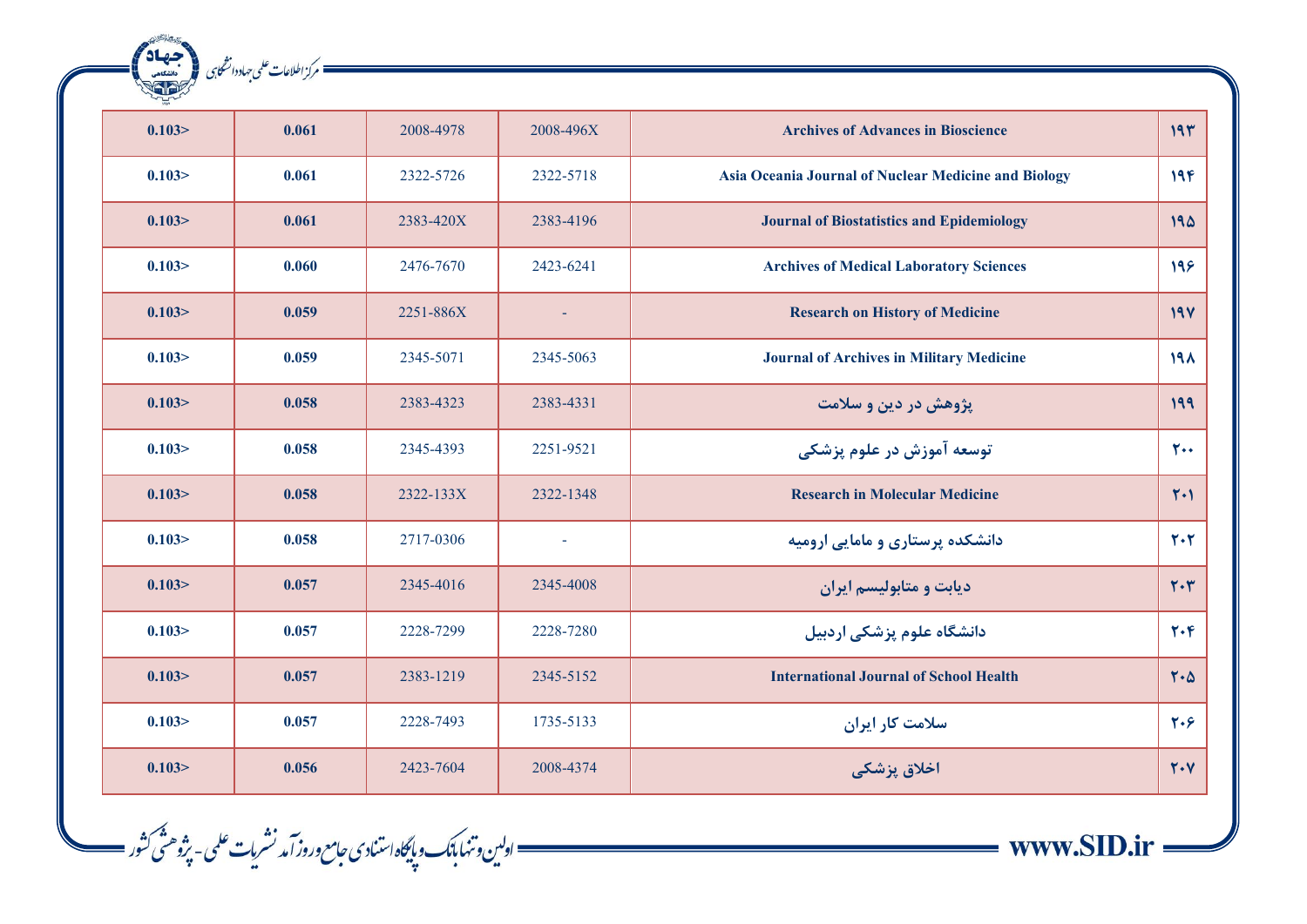| alga<br>Rajara<br>Rajar | ـــــــــــ مرکز اطلاعات علمی حهاد دانشگاہی |           |           |                                                    |                   |
|-------------------------|---------------------------------------------|-----------|-----------|----------------------------------------------------|-------------------|
|                         |                                             |           |           |                                                    |                   |
| 0.103 >                 | 0.056                                       | 2251-9580 | 2251-9572 | <b>Research in Cardiovascular Medicine</b>         | $Y \cdot \Lambda$ |
| 0.103 >                 | 0.056                                       | 2228-7507 | 1735-7489 | اپيدميولوژي                                        | $Y - 9$           |
| 0.103 >                 | 0.055                                       | 2252-0805 | 1735-1855 | افق دانش                                           | $\mathsf{Y}$      |
| 0.103 >                 | 0.055                                       | 2423-6829 | 2423-6497 | <b>Iranian Journal of Neurosurgery</b>             | Y11               |
| 0.103 >                 | 0.054                                       | 1735-8248 | 1027-9520 | خون                                                | <b>TIT</b>        |
| 0.103 >                 | 0.054                                       | 2228-7051 | 2228-7043 | علوم پزشکی رازی                                    | Y1Y               |
| 0.103 >                 | 0.054                                       | 1735-4005 | 1735-3998 | <b>Journal of Medical Education</b>                | YY                |
| 0.103 >                 | 0.053                                       | 2383-0034 | 1027-1457 | پزشکی قانونی                                       | <b>M14</b>        |
| 0.103 >                 | 0.053                                       | 1735-2975 | 1735-2967 | جراحي استخوان و مفاصل ايران                        | 718               |
| 0.103 >                 | 0.053                                       | 2322-4320 | 2322-2611 | <b>Asia Pacific Journal of Medical Toxicology</b>  | <b>٢١٧</b>        |
| 0.103 >                 | 0.053                                       | 2476-4132 | 2476-4132 | <b>Journal of Client-Centered Nursing Care</b>     | <b>T14</b>        |
| 0.103 >                 | 0.052                                       |           | 1606-7487 | دانشگاه علوم پزشکی سبزوار                          | $Y$ $9$           |
| 0.103 >                 | 0.052                                       | 2251-9947 | 2251-8614 | مدیریت ارتقای سلامت                                | rr.               |
| 0.103 >                 | 0.052                                       | 2423-6152 | 1607-2197 | دانشگاه علوم پزشکی بیرجند                          | $\tau\tau$        |
| 0.103 >                 | 0.051                                       | 2251-6840 | 1016-1430 | <b>Medical Journal of Islamic Republic of Iran</b> | <b>TTT</b>        |

—— اولىن وتنهابانك وپايگاه استنادى حامع وروز آمد نشريات علمى - پژوهشّى كثور ——

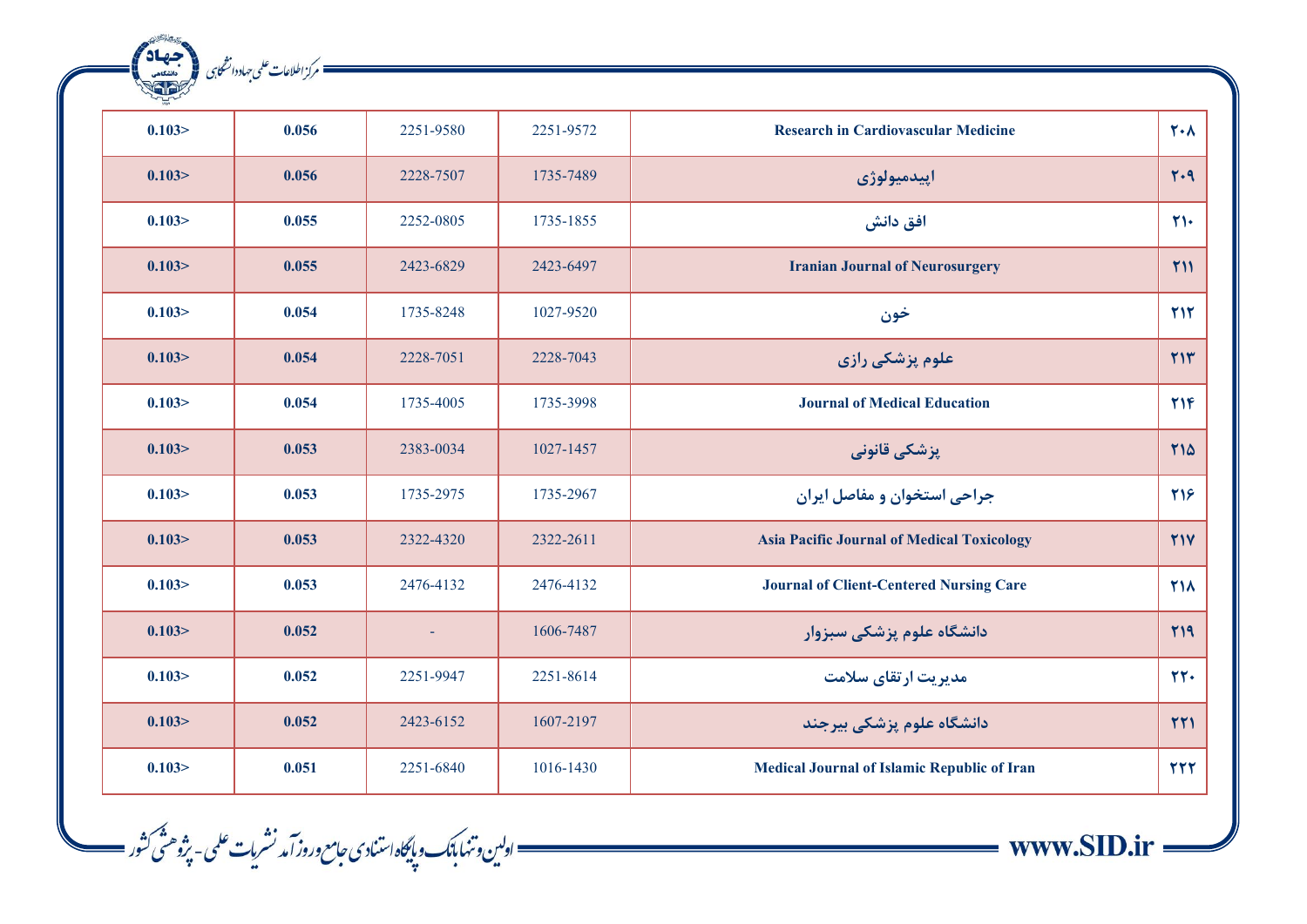| RANSHORE C   | ــــــ مرکز اطلاعات علمی جهاددانشگاہی |           |                          |                                                                   |                        |
|--------------|---------------------------------------|-----------|--------------------------|-------------------------------------------------------------------|------------------------|
| جهاد<br>بهان |                                       |           |                          |                                                                   |                        |
| 0.103 >      | 0.051                                 |           | 1562-1073                | نظام پزشکی جمهوری اسلامی ایران                                    | YYY                    |
| 0.103 >      | 0.051                                 | 2476-5759 | 2322-1100                | <b>International Journal of Travel Medicine and Global Health</b> | <b>TTF</b>             |
| 0.103>       | 0.051                                 | 2008-644X | 1735-5338                | دانشگاه علوم پزشکی اراک                                           | YYQ                    |
| 0.103>       | 0.050                                 | 2345-2730 | 2322-4339                | علوم پیراپزشکی و توانبخشی                                         | 778                    |
| 0.103 >      | 0.050                                 | 2383-0433 | 2383-0425                | <b>Archives of Breast Cancer</b>                                  | <b>TTV</b>             |
| 0.103 >      | 0.050                                 | $\sim$    | 2345-5837                | <b>Frontiers in Biomedical Technologies</b>                       | <b>TTA</b>             |
| 0.103>       | 0.050                                 | 2345-5764 | 2345-5756                | <b>Journal of Nursing and Midwifery Sciences</b>                  | <b>TT9</b>             |
| 0.103 >      | 0.049                                 | 2383-3610 | 2322-4304                | Health, Spirituality and Medical Ethics Journal                   | $rr$ .                 |
| 0.103 >      | 0.049                                 | 2423-5571 | 2345-5020                | پرستاری دیابت                                                     | $\mathsf{Y}\mathsf{Y}$ |
| 0.103 >      | 0.049                                 | 2423-7582 | $\overline{\phantom{a}}$ | <b>Avicenna Journal of Dental Research</b>                        | YYY                    |
| 0.103>       | 0.049                                 | 2322-2085 | 2251-8940                | <b>International Journal of Hospital Research</b>                 | rrr                    |
| 0.103 >      | 0.048                                 | 2476-3896 | 2251-8320                | تاریخ پزشک <i>ی</i>                                               | rrF                    |
| 0.103 >      | 0.048                                 | 2008-6792 | 2345-2250                | <b>Iranian Journal of Diabetes and Obesity</b>                    | $rr\Delta$             |
| 0.103 >      | 0.048                                 | 2382-9737 | 2382-9710                | سلامت و بهداشت                                                    | 779                    |
| 0.103 >      | 0.048                                 | $\sim$    | 2383-3742                | تحقيقات نظام سلامت حكيم                                           | <b>TTV</b>             |

—— اولىن وتنهابانك وپايگاه استنادى حامع وروز آمد نشريات علمى - پژوهشّى كثور ——

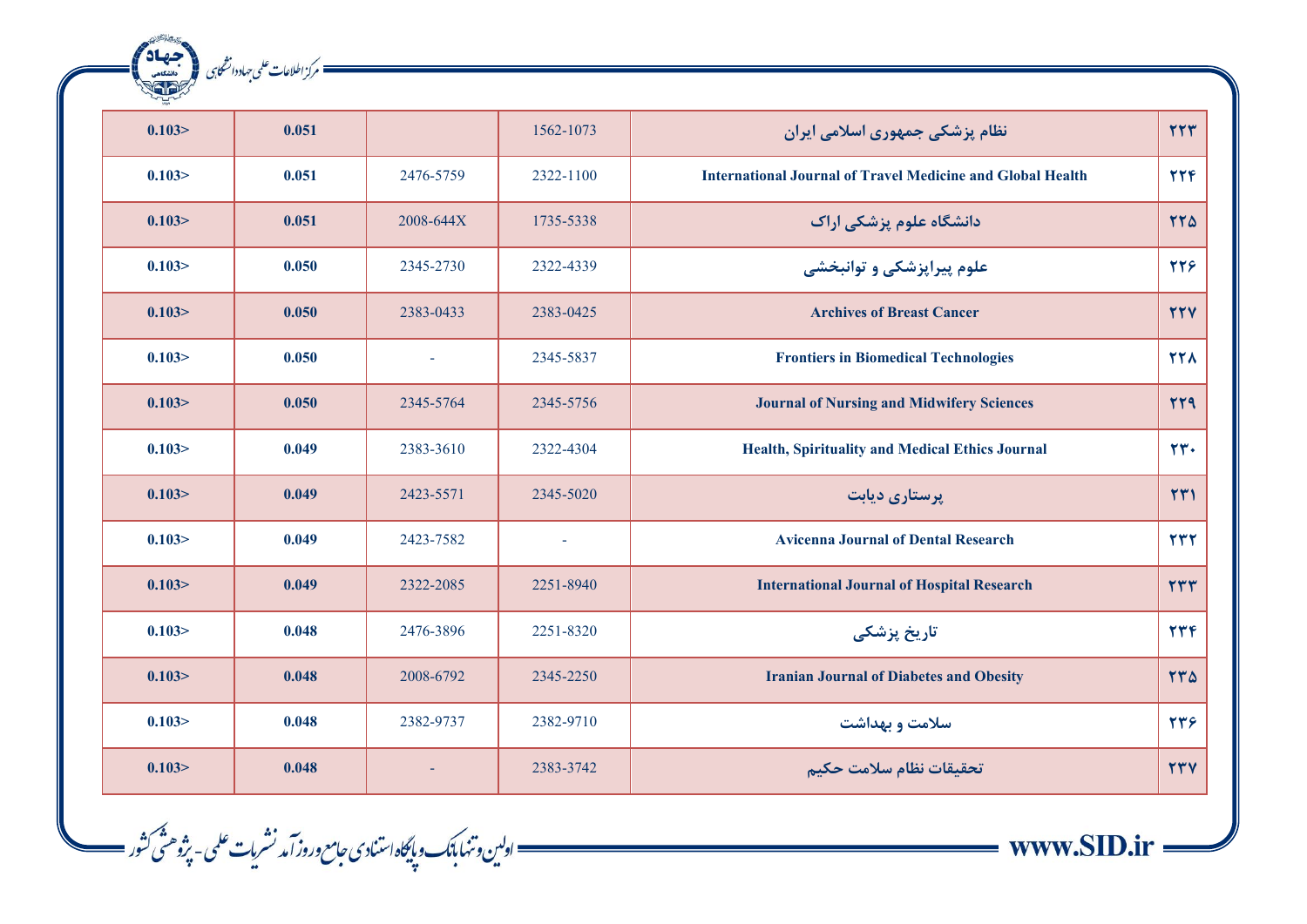| 227     |       |           |           |                                                 |                  |
|---------|-------|-----------|-----------|-------------------------------------------------|------------------|
| 0.103 > | 0.047 | 2588-4239 | 2383-3211 | مهندسی بهداشت محیط                              | <b>TTA</b>       |
| 0.103 > | 0.047 | 2252-0627 | 2252-021X | <b>Jundishapur Journal of Health Sciences</b>   | rr9              |
| 0.103 > | 0.047 | 2228-7094 | 2228-5091 | طب مكمل                                         | $YF+$            |
| 0.103 > | 0.047 | 2476-3020 | 2476-3012 | مدیریت بهداشت و درمان                           | YF1              |
| 0.103 > | 0.047 | 2251-8266 | 2251-7065 | مركز مطالعات و توسعه آموزش علوم پزشكي           | 747              |
| 0.103 > | 0.047 | 2008-8469 | 2008-4633 | <b>Addiction and Health</b>                     | YFT              |
| 0.103 > | 0.047 | $\sim$    | 2423-6594 | <b>International Journal of Health Studies</b>  | <b>TFF</b>       |
| 0.103 > | 0.047 | 2345-2587 |           | <b>Journal of Nutrition, Fasting and Health</b> | YFA              |
| 0.103 > | 0.046 | 2228-7388 | 2008-7470 | پوست و زیبایی                                   | 244              |
| 0.103 > | 0.046 | 2538-2845 | $\omega$  | دانشگاه علوم پزشکی تربت حیدریه                  | <b>TFV</b>       |
| 0.103 > | 0.045 | 2538-2691 | 2538-2683 | <b>Case Reports in Clinical Practice</b>        | <b>741</b>       |
| 0.103 > | 0.045 | 2538-5720 | 2345-2803 | اخلاق زیستی                                     | <b>TF9</b>       |
| 0.103 > | 0.044 | 2008-4056 | 2008-4048 | دانشگاه علوم پزشکی گیلان                        | $\Upsilon\Delta$ |
| 0.103 > | 0.044 | 2252-0414 | 2251-8401 | طب توانبخشي                                     | 741              |
| 0.103 > | 0.043 |           | 1735-4099 | جراحي ايران                                     | 757              |

\_\_\_ ادلىن وتنهابانك وپايگاه استنادى حامع وروز آمد نشريات علمى - پژوهشّى كثور \_\_\_\_\_

 $\frac{1}{\text{www.SID} \cdot \text{ir}}$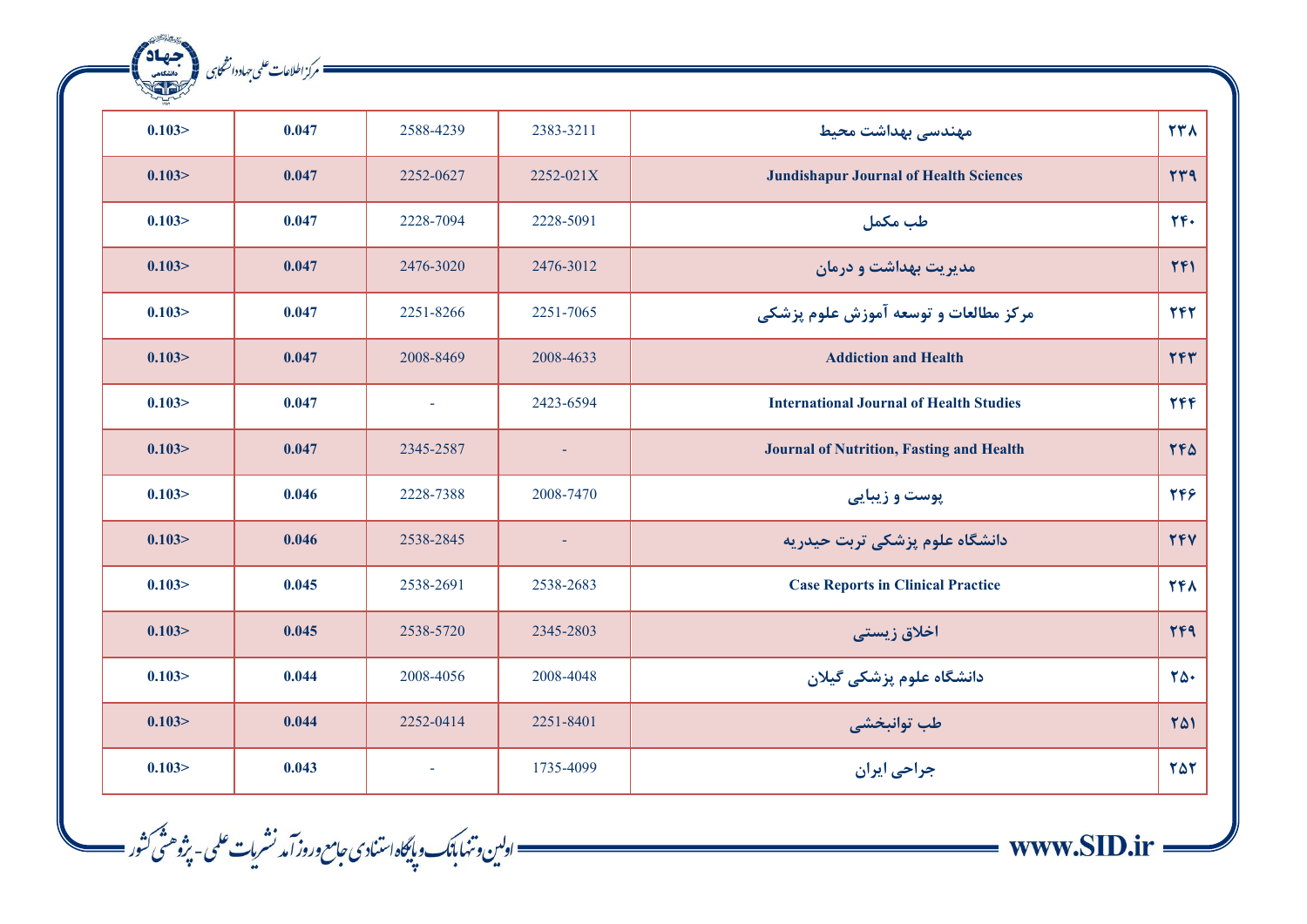| $\sqrt{2}$ |       |           |                          |                                                             |                        |
|------------|-------|-----------|--------------------------|-------------------------------------------------------------|------------------------|
| 0.103 >    | 0.042 | 2645-3932 | 2645-3940                | پرستار و پزشک در رزم                                        | $\gamma \Delta \gamma$ |
| 0.103 >    | 0.042 | 1735-1391 | $\overline{\phantom{a}}$ | <b>Shiraz E Medical Journal</b>                             | 754                    |
| 0.103 >    | 0.042 | 2645-4297 | $\overline{\phantom{a}}$ | بیمه سلامت ایران                                            | 700                    |
| 0.103 >    | 0.042 | 2423-3323 | 2423-3331                | پرستاری کودکان                                              | 758                    |
| 0.103 >    | 0.042 | 2252-0546 | 2252-0473                | حسابداری سلامت                                              | <b>TAV</b>             |
| 0.103 >    | 0.042 | 2383-4366 |                          | <b>International Journal of Epidemiologic Research</b>      | <b>TAA</b>             |
| 0.103 >    | 0.042 | 2345-4040 | 1560-652X                | دانشگاه علوم پزشکی کردستان                                  | 709                    |
| 0.103 >    | 0.040 | 2383-2568 | ÷,                       | <b>International Archives of Health Sciences</b>            | $Y$ ۶.                 |
| 0.103 >    | 0.040 |           | 2423-5253                | <b>International Journal of Applied Behavioral Sciences</b> | 791                    |
| 0.103 >    | 0.038 | 2345-4342 | 1735-8612                | میکروب شناسی پزشکی ایران                                    | 282                    |
| 0.103 >    | 0.038 | 2251-7170 | 1561-4107                | دانشگاه علوم پزشکی بابل                                     | 784                    |
| 0.103 >    | 0.038 | $\equiv$  | 1563-0773                | بافته                                                       | 784                    |
| 0.103 >    | 0.038 | 2588-3046 | 2322-3839                | دانشگاه علوم پزشکی البرز                                    | 780                    |
| 0.103 >    | 0.037 | 2322-4339 | ÷,                       | علوم پزشکی صدرا                                             | 288                    |
| 0.103 >    | 0.037 | 2322-2581 | 2251-8649                | <b>Journal of Medical Bacteriology</b>                      | 797                    |

— ادلین وتنهابانک و پایگاه استنادی جامع وروز آمد نشریات علمی - پژوهشّی کثور —<br>- اولین وتنهابانک و پایگاه استنادی جامع وروز آمد نشریات علمی - پژوهشّی کثور

ه مرکز اطلاعات علمی جماددانشگای (میلیمان)<br>مسکور اطلاعات علمی جماددانشگای (میلیمانی)

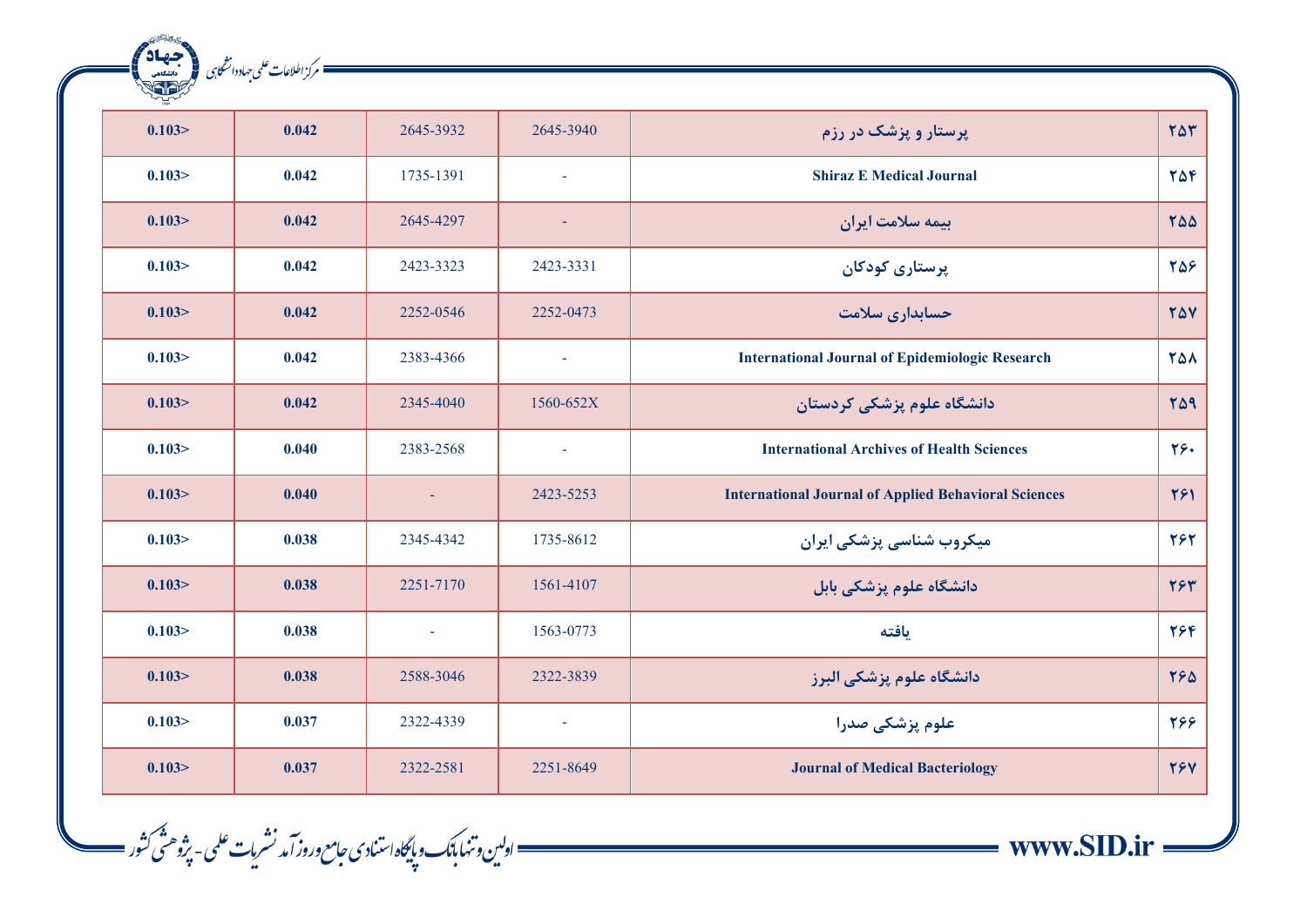| ales    | — مرکز اطلاعات علمی جهاددانشگاہی |           |           |                                                                    |                          |
|---------|----------------------------------|-----------|-----------|--------------------------------------------------------------------|--------------------------|
|         |                                  |           |           |                                                                    |                          |
| 0.103   | 0.037                            | 2588-7238 | 2588-722X | پزشکی بالینی ابن سینا                                              | 281                      |
| 0.103 > | 0.036                            | 2645-3452 |           | <b>Strides in Development of Medical Education</b>                 | <b>789</b>               |
| 0.103 > | 0.036                            | 2588-4115 | 2588-4107 | <b>Infection Epidemiology and Microbiology</b>                     | $\mathbf{y}$             |
| 0.103 > | 0.036                            |           | 2345-4113 | <b>Avicenna Journal of Medical Biochemistry</b>                    | <b>TV1</b>               |
| 0.103 > | 0.036                            | 2345-4334 | 2322-1895 | <b>Journal of Basic and Clinical Pathophysiology</b>               | <b>TYT</b>               |
| 0.103 > | 0.035                            | 2345-2757 | 2251-6506 | توسعه آموزش جندي شاپور                                             | <b>TVT</b>               |
| 0.103   | 0.035                            | 2423-4702 | 2383-3033 | سلامت اجتماعي                                                      | <b>TVF</b>               |
| 0.103 > | 0.034                            |           | 2345-6248 | سلامت جامعه                                                        | <b>TVA</b>               |
| 0.103 > | 0.034                            | 2322-5769 | 2322-3944 | <b>Archives of Neuroscience</b>                                    | <b>TYS</b>               |
| 0.103 > | 0.034                            | 2345-5284 |           | راهبردها <i>ی</i> آموزش در علوم پزشک <i>ی</i>                      | <b>TYY</b>               |
| 0.103 > | 0.034                            | $\omega$  | 2008-384X | <b>Current Journal of Neurology (Iranian Journal of Neurology)</b> | <b>TVA</b>               |
| 0.103 > | 0.034                            | 2588-445X | 2588-4441 | <b>Preventive Care in Nursing and Midwifery Journal</b>            | <b>TY9</b>               |
| 0.103 > | 0.034                            | 2345-4067 | $\sim$    | Jentashapir Journal of Cellular and Molecular Biology              | $\mathsf{Y}\Lambda\cdot$ |
| 0.103 > | 0.033                            |           | 2008-8574 | طب سنتی اسلام و ایران                                              | <b>TA1</b>               |
| 0.103   | 0.033                            | 2423-4923 | 2383-2819 | <b>Vaccine Research</b>                                            | <b>TAT</b>               |

—— اولىن وتنهابانك و پايگاه استنادى حامع وروز آمد نشريات علمى - پژوهشّى كثور ——

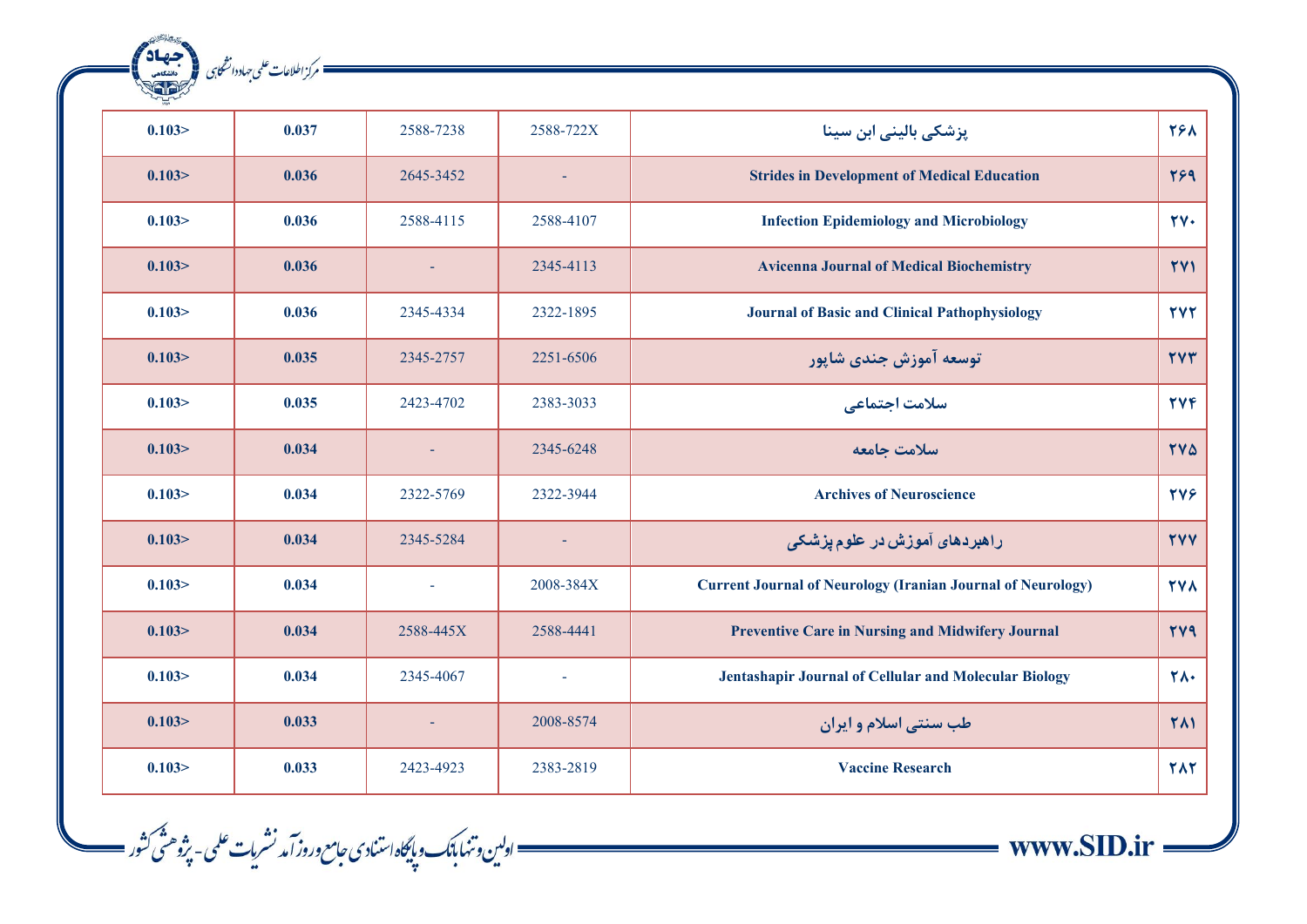| $\sqrt{2}$ |       |           |           |                                                                     |            |
|------------|-------|-----------|-----------|---------------------------------------------------------------------|------------|
| 0.103 >    | 0.033 | 2008-2118 | 2008-210X | <b>Journal of Dental Research, Dental Clinics, Dental prospects</b> | <b>TAT</b> |
| 0.103      | 0.033 | 2476-3918 | 2476-390X | <b>Hospital Practices and Research</b>                              | <b>TAF</b> |
| 0.103 >    | 0.033 | 1735-7322 | 1683-1764 | دانشکده پزشکی                                                       | 710        |
| 0.103      | 0.032 | 2345-2609 | 2322-5688 | <b>Journal of Community Health Resaerch</b>                         | 718        |
| 0.103 >    | 0.032 | 2383-434X | 2383-4358 | پژوهش توانبخشی در پرستاری                                           | <b>71Y</b> |
| 0.103      | 0.032 | 2383-1413 | 2383-1421 | <b>International Journal of Infection</b>                           | <b>777</b> |
| 0.103 >    | 0.031 | 1735-7543 | 1735-7586 | دانشكده بهداشت و انستيتو تحقيقات بهداشتي                            | <b>719</b> |
| 0.103 >    | 0.031 | 2476-2768 | 2383-3203 | دانشکده علوم پزشکی نیشابور                                          | Y9.        |
| 0.103      | 0.031 | 2008-3718 | 2008-2029 | سلامت و محیط زیست                                                   | 791        |
| 0.103      | 0.031 | 2345-5055 | 2345-5047 | <b>International Journal of Pediatrics</b>                          | 797        |
| 0.103 >    | 0.031 | 2322-5750 | 2345-2447 | <b>Journal of Cardio-Thoracic Medicine</b>                          | Y9Y        |
| 0.103 >    | 0.031 | 2423-4583 | ÷,        | <b>Avicenna Journal of Environmental Health Engineering</b>         | <b>T9F</b> |
| 0.103 >    | 0.031 | 1735-5087 | 2383-3491 | <b>Iranian Journal of Orthodontics</b>                              | <b>794</b> |
| 0.103      | 0.031 | 2251-8355 | 2251-8347 | <b>Future of Medical Education Journal</b>                          | 798        |
| 0.103 >    | 0.030 | 2538-2810 |           | مجله دانشگاه علوم پزشکی جیرفت                                       | <b>TAV</b> |

— ادلین وتنهابانک و پایگاه استنادی جامع وروز آمد نشریات علمی - پژوهشّی کثور —<br>- اولین وتنهابانک و پایگاه استنادی جامع وروز آمد نشریات علمی - پژوهشّی کثور

ه مرکز اطلاعات علمی جماددانشگای (میلیمان)<br>مسکور اطلاعات علمی جماددانشگای (میلیمانی)

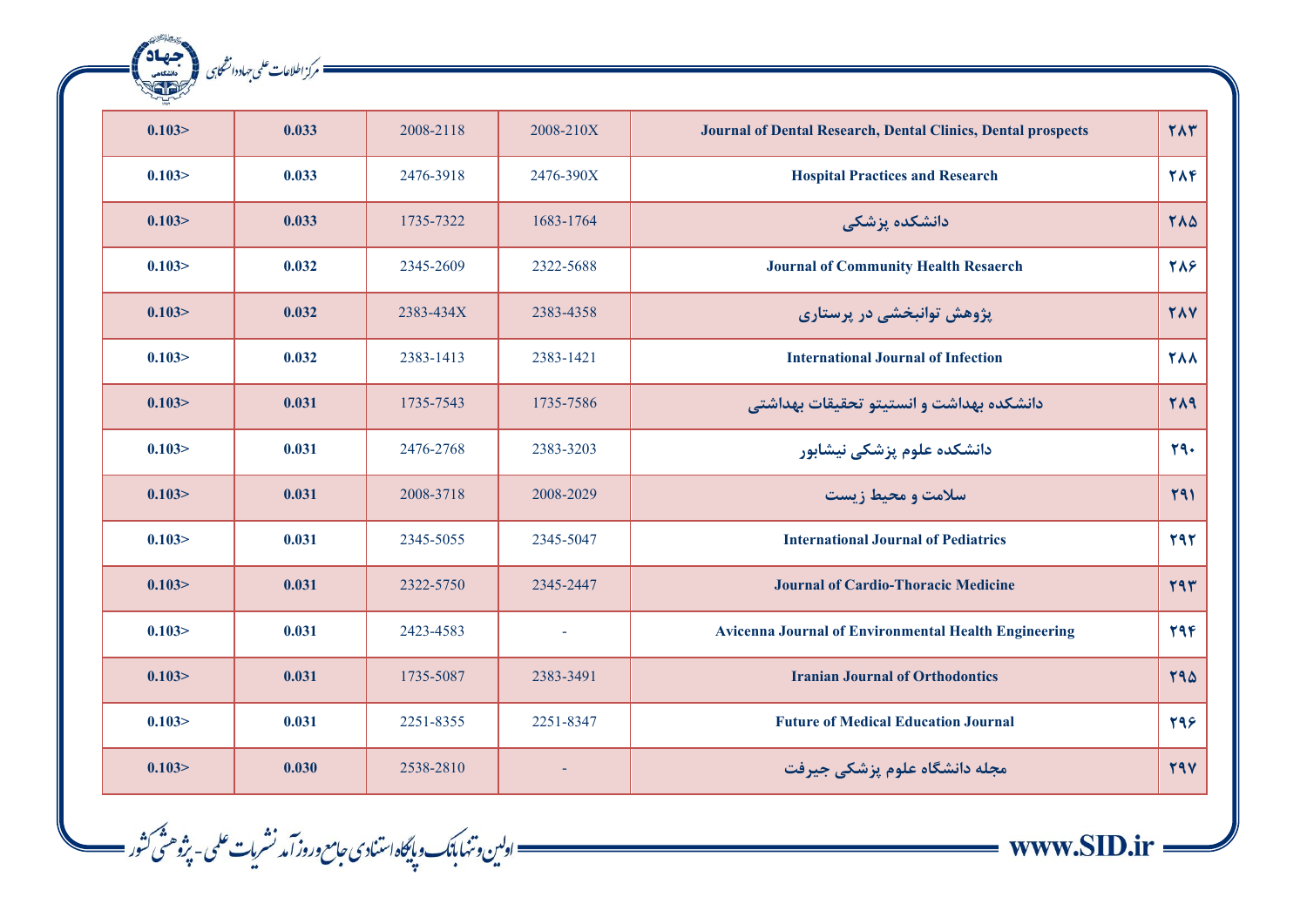| $\begin{picture}(120,115) \put(110,115){\line(1,0){150}} \put(110,115){\line(1,0){150}} \put(110,115){\line(1,0){150}} \put(110,115){\line(1,0){150}} \put(110,115){\line(1,0){150}} \put(110,115){\line(1,0){150}} \put(110,115){\line(1,0){150}} \put(110,115){\line(1,0){150}} \put(110,115){\line(1,0){150}} \put(110,11$ |       |                |           |                                                                |                               |
|-------------------------------------------------------------------------------------------------------------------------------------------------------------------------------------------------------------------------------------------------------------------------------------------------------------------------------|-------|----------------|-----------|----------------------------------------------------------------|-------------------------------|
|                                                                                                                                                                                                                                                                                                                               |       |                |           |                                                                |                               |
| 0.103 >                                                                                                                                                                                                                                                                                                                       | 0.030 |                | 1027-2704 | آنستز پولوژی و مراقبتهای ویژه ایران                            | <b>791</b>                    |
| 0.103 >                                                                                                                                                                                                                                                                                                                       | 0.030 | 2322-3324      | 2228-6659 | بیهوشی و درد                                                   | <b>799</b>                    |
| 0.103 >                                                                                                                                                                                                                                                                                                                       | 0.028 | 2251-6166      | 2251-6158 | قرآن و طب                                                      | $r \cdot$                     |
| 0.103 >                                                                                                                                                                                                                                                                                                                       | 0.028 | 2400-3536      | 2423-3528 | <b>Hormozgan Medical Journal</b>                               | $\mathsf{r} \cdot \mathsf{r}$ |
| 0.103 >                                                                                                                                                                                                                                                                                                                       | 0.027 | 2588-3135      | 1563-4728 | دانشگاه علوم پزشکی ایلام                                       | $Y - Y$                       |
| 0.103 >                                                                                                                                                                                                                                                                                                                       | 0.026 |                | 1735-9503 | ابن سينا                                                       | $\mathbf{r} \cdot \mathbf{r}$ |
| 0.103 >                                                                                                                                                                                                                                                                                                                       | 0.026 | 2345-5330      | 2345-5349 | <b>Journal of Medical Microbiology and Infectious Diseases</b> | $\mathbf{r} \cdot \mathbf{r}$ |
| 0.103 >                                                                                                                                                                                                                                                                                                                       | 0.026 | 2322-3960      | 2322-2522 | <b>Bulletin of Emergency and Trauma</b>                        | $r \cdot \Delta$              |
| 0.103 >                                                                                                                                                                                                                                                                                                                       | 0.026 | 2228-7353      | 2008-4676 | تحقیق در علوم دندانپزشکی                                       | $Y \cdot 5$                   |
| 0.103 >                                                                                                                                                                                                                                                                                                                       | 0.026 | 2008-2347      | 1560-9286 | دانشکده دندانیزشکی مشهد                                        | $Y \cdot Y$                   |
| 0.103 >                                                                                                                                                                                                                                                                                                                       | 0.026 | 2008-2606      | 1735-7519 | پژوهش در علوم توانبخشي                                         | $\mathbf{r} \cdot \mathbf{v}$ |
| 0.103 >                                                                                                                                                                                                                                                                                                                       | 0.025 | 2345-4814      | 2322-1887 | علوم اعصاب شفاي خاتم                                           | $r - q$                       |
| 0.103 >                                                                                                                                                                                                                                                                                                                       | 0.025 | 2008-2711      | 1735-1065 | <b>Iranian Journal of Radiology</b>                            | $\mathbf{r}$                  |
| 0.103 >                                                                                                                                                                                                                                                                                                                       | 0.025 | $\blacksquare$ | 1735-3319 | لیزر در پزشک <i>ی</i>                                          | T11                           |
| 0.103 >                                                                                                                                                                                                                                                                                                                       | 0.025 | 2423-8163      | 2228-7086 | <b>Journal of Food Biosciences and Technology</b>              | <b>٣١٢</b>                    |

—— اولىن وتنهابانك وپايگاه استنادى حامع وروز آمد نشريات علمى - پژوهشَ كثور ——

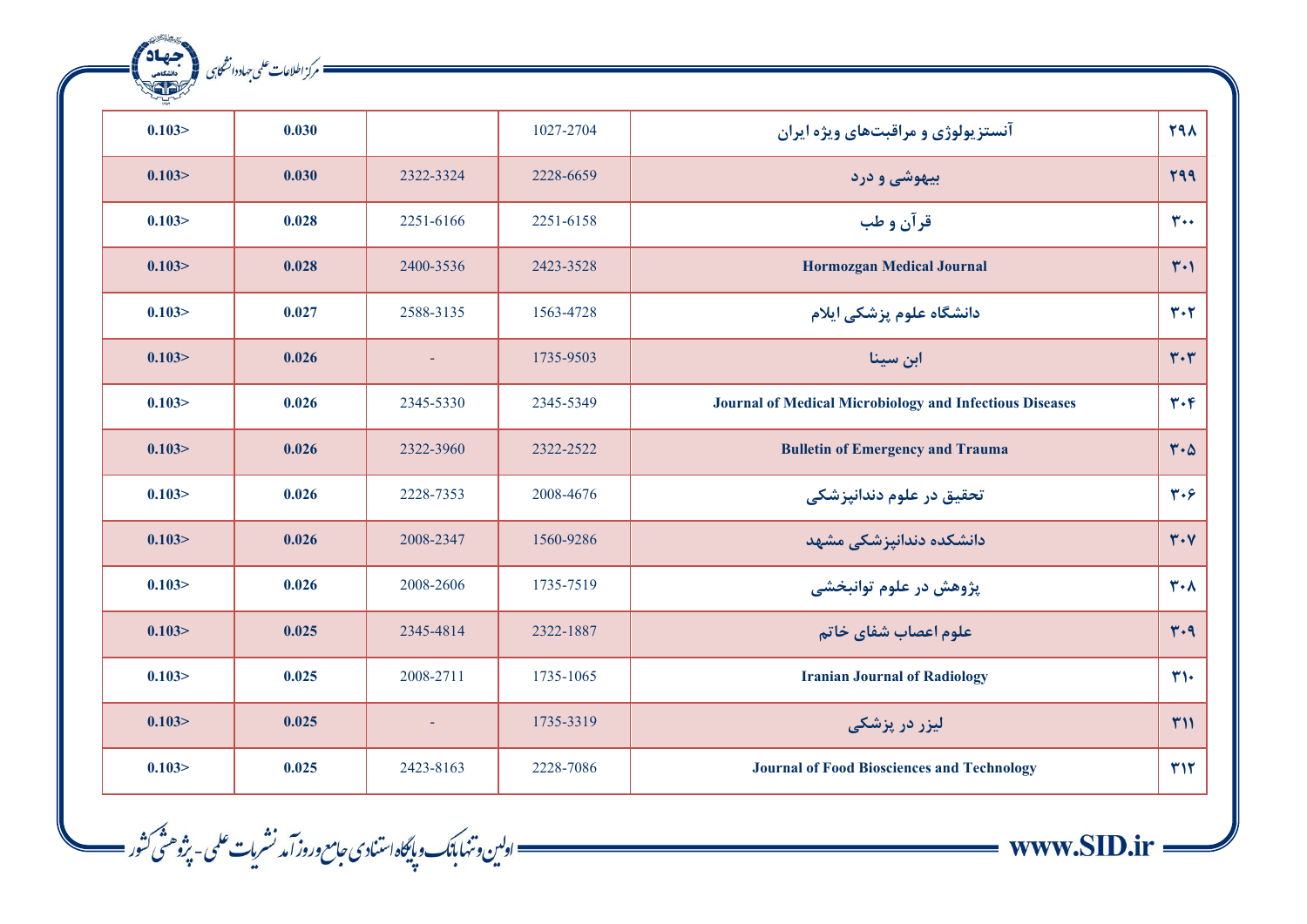| $\frac{1}{\sqrt{2}}$ |       |           |           |                                                             |            |
|----------------------|-------|-----------|-----------|-------------------------------------------------------------|------------|
| 0.103 >              | 0.025 | 2676-5608 |           | مطالعات اسلامی در حوزه سلامت                                | YY         |
| 0.103 >              | 0.025 | 2008-2665 | 1735-8132 | پیاورد سلامت                                                | YY         |
| 0.103 >              | 0.024 | 2423-4818 | 2383-4307 | <b>Caspian Journal of Neurological Sciences</b>             | ٣١۵        |
| 0.103 >              | 0.023 | 2008-4080 | 1562-4765 | دانشگاه علوم پزشکی گرگان                                    | 314        |
| 0.103 >              | 0.022 | 2476-5740 | 2423-3552 | سلامت روان کودک                                             | <b>٣١٧</b> |
| 0.103 >              | 0.022 | 2423-5857 | 2322-1097 | <b>Journal of Health Management and Informatics</b>         | <b>٣١٨</b> |
| 0.103 >              | 0.022 | 2322-4169 | 2322-178X | <b>Medical-Surgical Nursing Journal</b>                     | <b>٣١٩</b> |
| 0.103 >              | 0.021 | 2716-9731 | 2716-9723 | دانشور پزشکی                                                | $rr$ .     |
| 0.103 >              | 0.021 | 2345-4873 |           | <b>Journal of Surgery and Trauma</b>                        | <b>TTI</b> |
| 0.103 >              | 0.021 | 2383-3041 | 1024-6428 | <b>Journal of Islamic Dental Association of Iran</b>        | <b>٣٢٢</b> |
| 0.103 >              | 0.021 | 2383-2444 | 2383-2436 | <b>Avicenna Journal of Neuro Psycho Physiology</b>          | rrr        |
| 0.103 >              | 0.021 | 2645-5390 |           | <b>Journal of Advances in Environmental Health Research</b> | <b>TTF</b> |
| 0.103 >              | 0.020 | 2423-5814 | 1561-3666 | دانشگاه علوم پزشکی قزوین                                    | $rr\Delta$ |
| 0.103 >              | 0.020 | 2228-5466 | 2228-6527 | <b>Basic and Clinical Cancer Research</b>                   | 374        |
| 0.103 >              | 0.020 | 2345-5977 | 2345-4458 | <b>Research Journal of Pharmacognosy</b>                    | <b>٣٢٧</b> |

ه مركز اطلاعات على جهاددانشكايل (مستعملة)<br>- مركز اطلاعات على جهاددانشكايل (مستعملة)

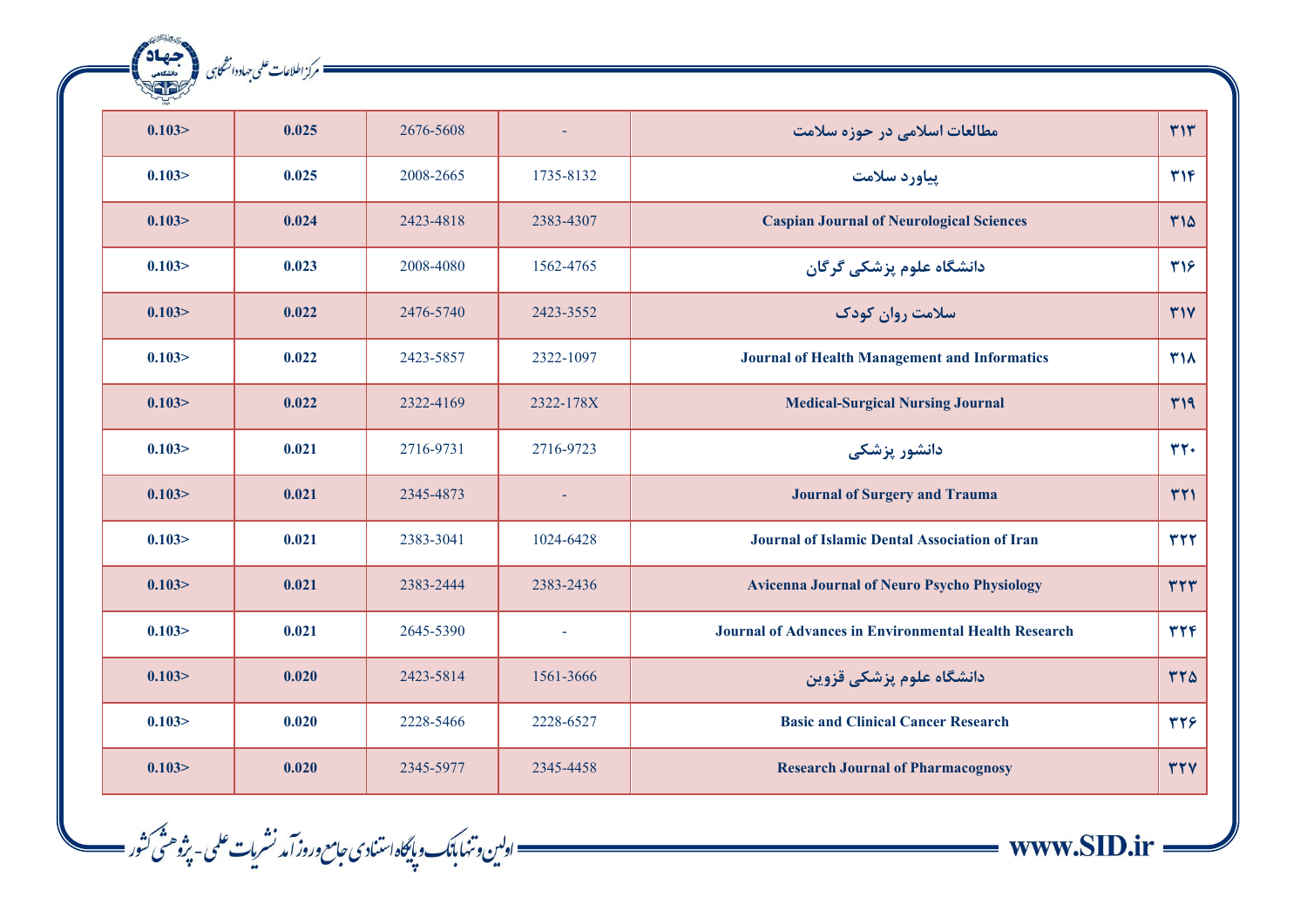| <b>RANGAL COMPANY</b><br>ales | ـــــــــــ مركز اطلاعات علمى جهاددانشكاسى |           |                |                                                                          |                |
|-------------------------------|--------------------------------------------|-----------|----------------|--------------------------------------------------------------------------|----------------|
|                               |                                            |           |                |                                                                          |                |
| 0.103                         | 0.020                                      | 2383-3009 | 2383-0441      | <b>Nutrition and Food Sciences Research</b>                              | <b>٣٢٨</b>     |
| 0.103 >                       | 0.020                                      | 2322-5564 | 1735-2363      | تحقيقات نظام سلامت                                                       | <b>TT9</b>     |
| 0.103 >                       | 0.020                                      | 2345-2897 | 2345-2889      | <b>Health Education and Health Promotion</b>                             | $rr$ .         |
| 0.103 >                       | 0.019                                      | 2476-7271 | 2476-7263      | <b>Interdisciplinary Journal of Virtual Learning in Medical Sciences</b> | rr1            |
| 0.103                         | 0.019                                      | 2345-3893 | 2345-2218      | Journal of Health Sciences and Surveillance System                       | <b>TTT</b>     |
| 0.103 >                       | 0.018                                      | 1735-854X | 1027-7595      | دانشکده پزشکی اصفهان                                                     | <b>TTT</b>     |
| 0.103 >                       | 0.018                                      | 2588-4859 | $\blacksquare$ | Jorjani Biomedicine Journal                                              | <b>TTF</b>     |
| 0.103 >                       | 0.018                                      | 2322-5866 | 2345-3362      | <b>International Journal of Enteric Pathogens</b>                        | $rr\Delta$     |
| 0.103                         | 0.018                                      | 2382-9990 | 2345-5136      | <b>Women's Health Bulletin</b>                                           | <b>TTS</b>     |
| 0.103 >                       | 0.017                                      | 2423-7337 | 2423-3560      | <b>Social Determinants of Health</b>                                     | <b>TTV</b>     |
| 0.103 >                       | 0.017                                      | 2008-8442 | 2008-7993      | پزشکی پارس                                                               | <b>TTA</b>     |
| 0.103 >                       | 0.017                                      | 2588-2570 | 2588-2562      | <b>Journal of Kermanshah University of Medical Sciences</b>              | <b>TT9</b>     |
| 0.103                         | 0.016                                      | 2476-5848 | 2645-3991      | <b>Journal of Ophthalmic and Optometric Sciences</b>                     | $\mathbf{r}$ . |
| 0.103 >                       | 0.016                                      | 2228-7329 | 2228-5105      | دانشگاه علوم پزشکی فسا                                                   | 441            |
| 0.103 >                       | 0.016                                      | 2252-0619 | 2252-052X      | پزشکی جندی شاپور                                                         | 344            |

—— اولىن وتنهابانك وبإيكاه استنادى حامع وروز آمد نشريات علمى - پژوهشَى كثور ——

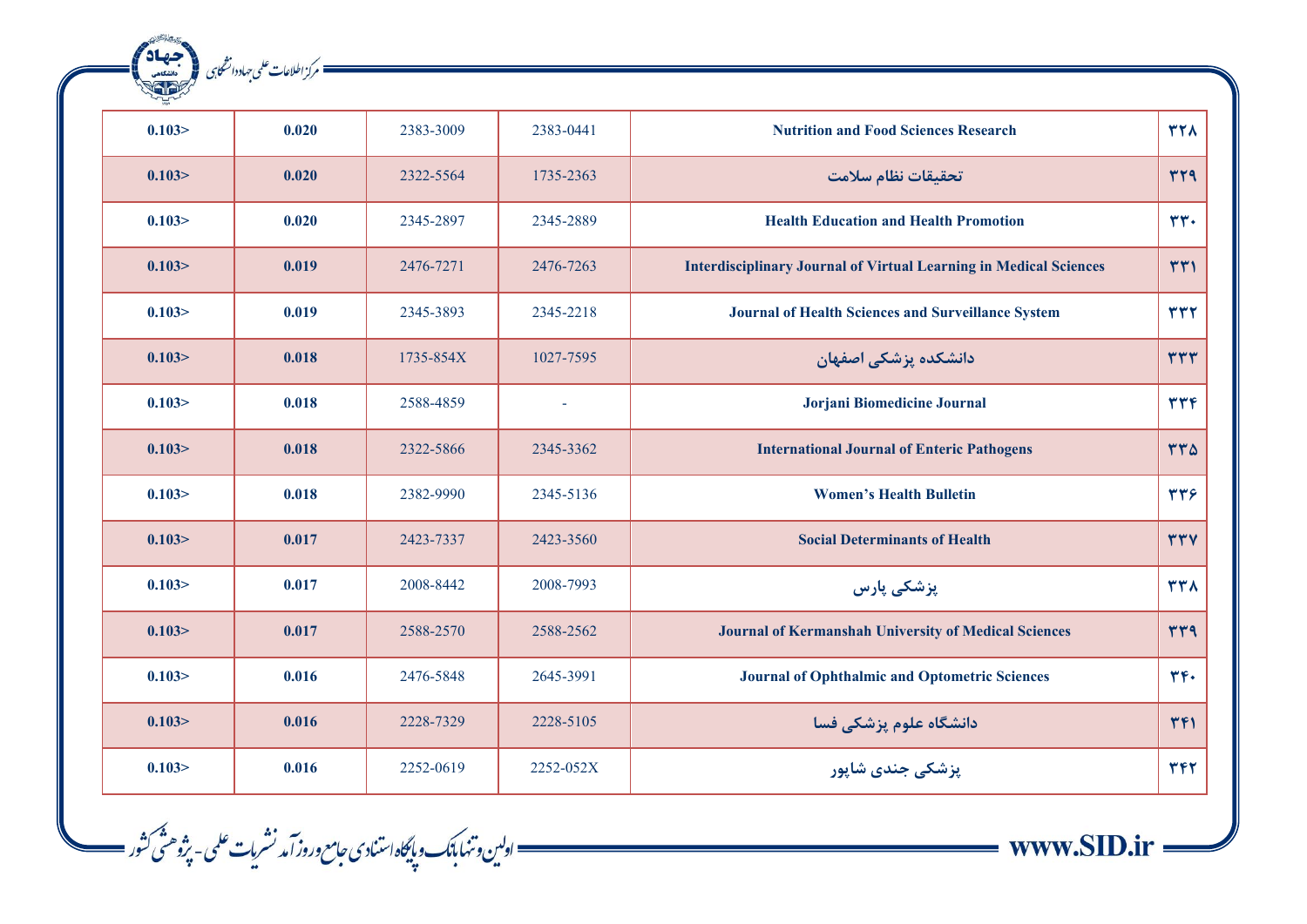| 2 There |       |           |           |                                                                                       |                          |
|---------|-------|-----------|-----------|---------------------------------------------------------------------------------------|--------------------------|
| 0.103 > | 0.016 | 2717-0071 |           | مجله علوم پزشکی شهرکرد<br><b>Journal of Shahrekord University of Medical Sciences</b> | <b>٣۴٣</b>               |
| 0.103 > | 0.016 | 2345-6841 | 2345-6833 | <b>Gene, Cell and Tissue</b>                                                          | <b>TFF</b>               |
| 0.103 > | 0.016 | 2645-4351 | 1735-7683 | Journal of Dental School, Shahid Beheshti University of Medical Sciences              | $rr\Delta$               |
| 0.103 > | 0.016 | 2228-6799 | 2322-3391 | سلامت و مراقبت                                                                        | 397                      |
| 0.103 > | 0.016 | 1728-6514 |           | ارگونومی                                                                              | <b>٣۴٧</b>               |
| 0.103 > | 0.016 | 2383-3378 | 2383-336X | مهندسی بهداشت حرفه ای                                                                 | 347                      |
| 0.103 > | 0.016 |           | 2008-8892 | <b>Iranian Journal of Pediatric Hematology and Oncology</b>                           | <b>TF9</b>               |
| 0.103 > | 0.016 | 2538-3868 | 2538-385X | <b>Journal of Modern Rehabilitation</b>                                               | $\mathbf{r}\mathbf{r}$ . |
| 0.103 > | 0.016 | 2345-3907 | 2345-3346 | <b>Novelty in Biomedicine</b>                                                         | 301                      |
| 0.103 > | 0.016 | 2423-3498 | 2423-3870 | انفورماتیک سلامت و زیست پزشکی                                                         | <b>٣۵٢</b>               |
| 0.103 > | 0.016 | 2423-7876 | 2228-6918 | <b>Modern Care Journal</b>                                                            | 307                      |
| 0.103 > | 0.016 | 2252-0317 | 2322-4150 | <b>Journal of Dental Materials and Techniques</b>                                     | 304                      |
| 0.103 > | 0.015 | $\equiv$  | 2008-0824 | اندیشه و رفتار در روان شناسی بالینی                                                   | 300                      |
| 0.103 > | 0.015 | 2008-8248 | 1735-2029 | تحقيقات علوم رفتاري                                                                   | 38                       |
| 0.103 > | 0.015 | 2008-1375 | 1735-7799 | دانشگاه علوم پزشکی قم                                                                 | <b>TAV</b>               |

\_\_\_ اولىن وتنها بأنك وبإيكاه استنادى حامع وروز آمد نشريات علمى- پژوهشَى كثور \_\_\_\_

المسك المحمد المحمد الشكري المحمد المحمد المحمد المحمد المحمد المحمد المحمد المحمد المحمد المحمد المحمد المحمد<br>المحمد المحمد المحمد المحمد المحمد المحمد المحمد المحمد المحمد المحمد المحمد المحمد المحمد المحمد المحمد المحم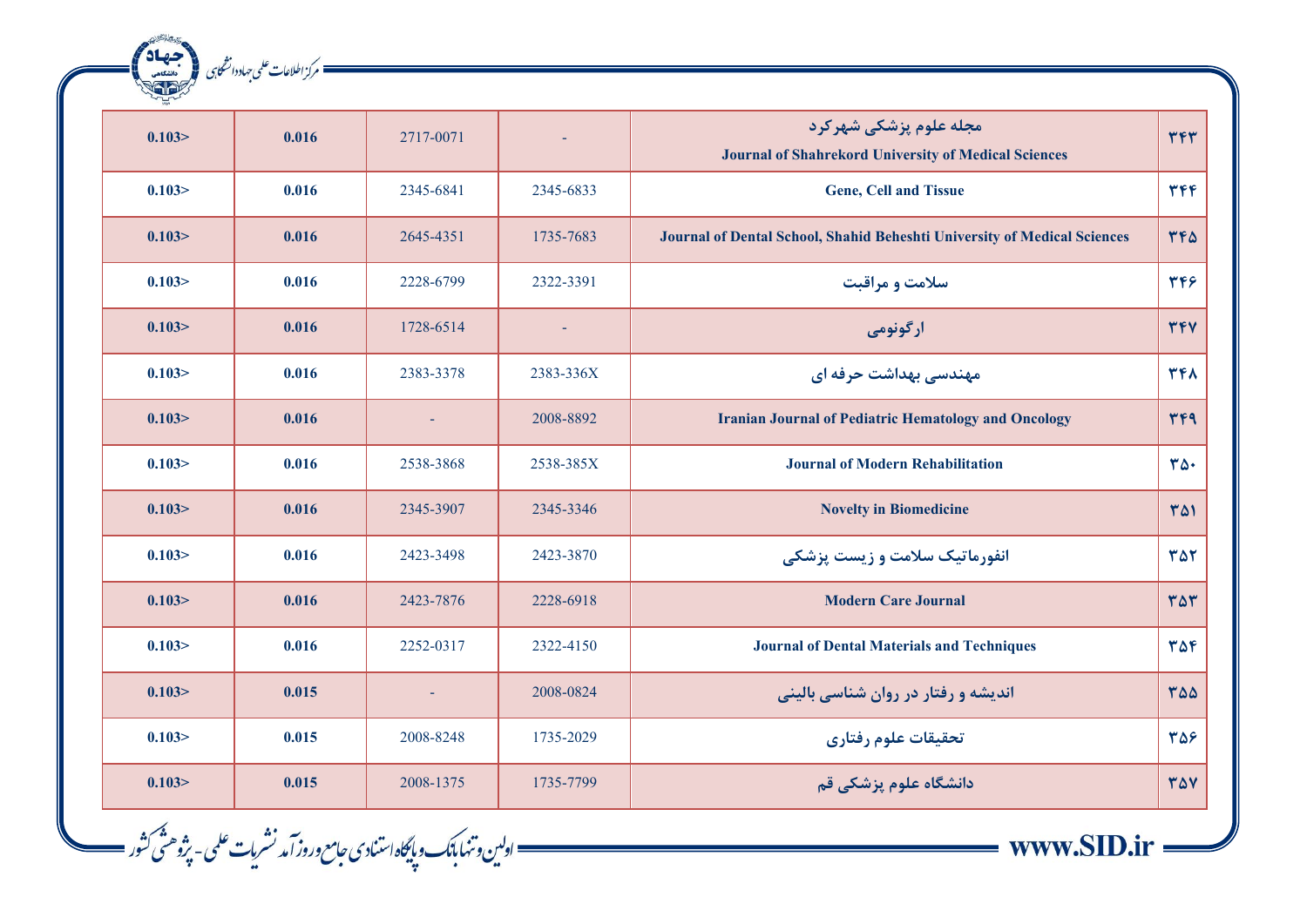| ales<br><sup>2</sup> مرکز اطلاعات علمی جهاد دانشگاہی |       |           |           |                                                                     |                           |  |  |  |  |  |
|------------------------------------------------------|-------|-----------|-----------|---------------------------------------------------------------------|---------------------------|--|--|--|--|--|
|                                                      |       |           |           |                                                                     |                           |  |  |  |  |  |
| 0.103                                                | 0.015 | 2322-3049 | 2322-5904 | <b>Nanomedicine Journal</b>                                         | <b>TA1</b>                |  |  |  |  |  |
| 0.103 >                                              | 0.015 | 2322-3561 | 2322-2220 | <b>Journal of Advances in Medical Education and Professionalism</b> | <b>٣۵٩</b>                |  |  |  |  |  |
| 0.103 >                                              | 0.015 | 2423-6640 | 2008-9058 | تصوير سلامت                                                         | $rrf$ .                   |  |  |  |  |  |
| 0.103 >                                              | 0.015 | 2008-2444 | 1024-641X | دندانپزشک <i>ی</i>                                                  | 391                       |  |  |  |  |  |
| 0.103                                                | 0.015 | 2251-6239 | 1608-2397 | طب و تزكيه                                                          | 394                       |  |  |  |  |  |
| 0.103 >                                              | 0.015 | 1735-8892 | 1608-9359 | آموزش در علوم پزشکی                                                 | 384                       |  |  |  |  |  |
| 0.103 >                                              | 0.014 | 2251-9920 | $\omega$  | <b>Journal of Caring Sciences</b>                                   | 394                       |  |  |  |  |  |
| 0.103 >                                              | 0.014 | 2476-7158 | 2008-4390 | حقوق پزشکی                                                          | 388                       |  |  |  |  |  |
| 0.103 >                                              | 0.014 | 2345-3753 | 1735-577X | دانش و تندرستی در علوم پایه پزشکی                                   | 394                       |  |  |  |  |  |
| 0.103 >                                              | 0.014 | 2008-0506 | 1735-5311 | پژوهش در پزشکی                                                      | <b>٣۶٧</b>                |  |  |  |  |  |
| 0.103 >                                              | 0.013 | $\equiv$  | 1026-6399 | چشم پزشکی بینا                                                      | 481                       |  |  |  |  |  |
| 0.103 >                                              | 0.013 | 2251-9599 | 2251-953X | <b>Archives of Trauma Research</b>                                  | 489                       |  |  |  |  |  |
| 0.103 >                                              | 0.013 | 2423-8155 | 2008-0123 | علوم غذايي و تغذيه                                                  | $\mathbf{r} \mathbf{v}$ . |  |  |  |  |  |
| 0.103 >                                              | 0.012 | 2008-6830 | 2008-5117 | <b>Journal of Cardiovascular and Thoracic Research</b>              | <b>٣٧١</b>                |  |  |  |  |  |
| 0.103 >                                              | 0.012 | 2322-2379 | 2588-2767 | <b>Galen Medical Journal</b>                                        | <b>٣٧٢</b>                |  |  |  |  |  |

—— ادلین وتنهابانک و پایگاه استنادی حامع وروز آمد نشریات علمی - پژوهشی کشور ——<br>—— اولین وتنهابانک و پایگاه استنادی حامع وروز آمد نشریات علمی - پژوهشی کشور